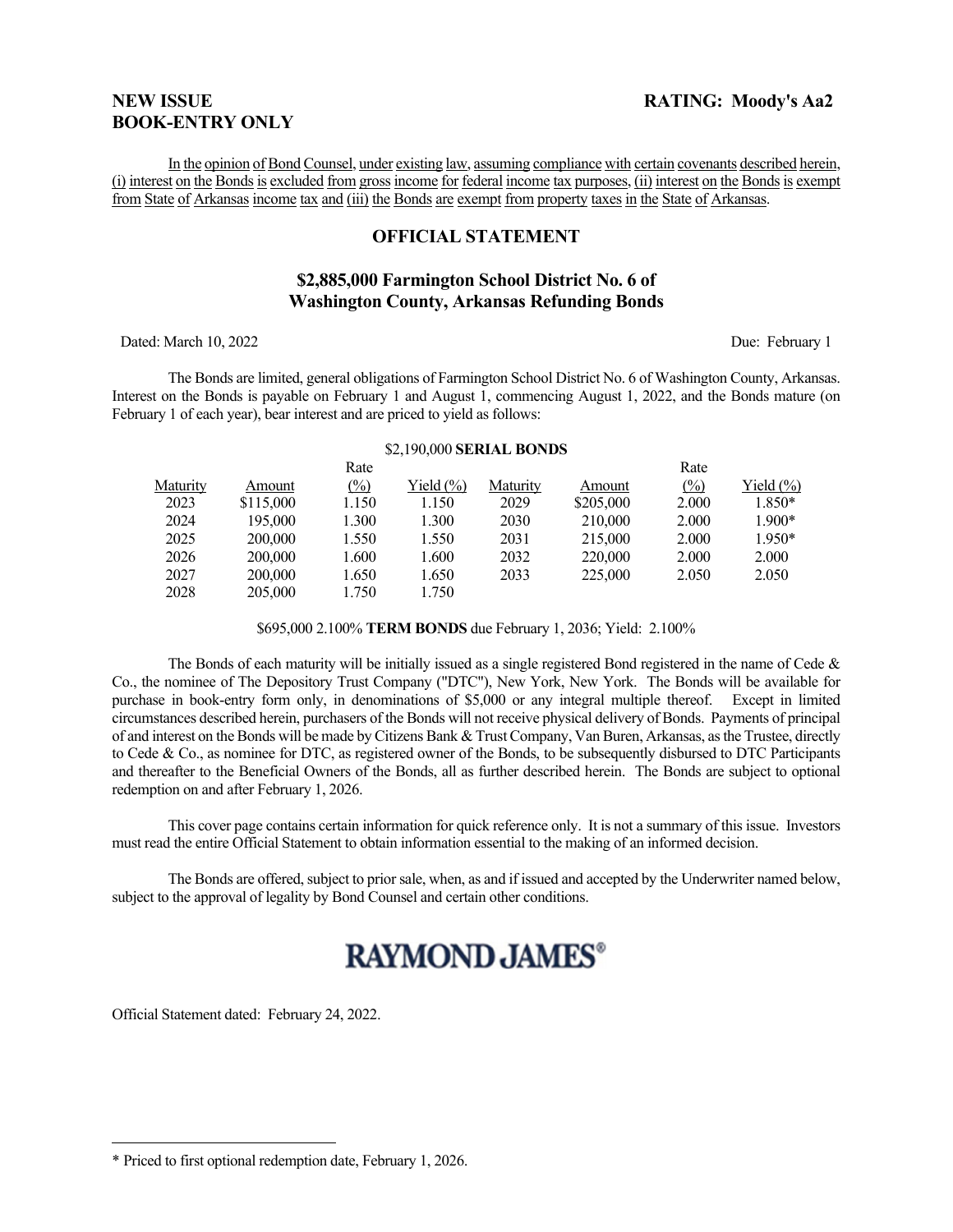No dealer, broker, salesman or other person has been authorized by the District or the Underwriter to give any information or to make any representations other than contained in this Official Statement, and, if given or made, such other information or representations must not be relied upon as having been authorized by any of the foregoing. This Official Statement does not constitute an offer to sell or a solicitation of an offer to buy nor shall there be any offer, solicitation or sale of the Bonds by or to any person in any jurisdiction in which it is unlawful to make such offer, solicitation or sale. Neither the delivery of this Official Statement nor the sale of any of the Bonds implies that there has been no change in the matters described herein since the date hereof or that the information herein is correct as of any time subsequent to its date.

# TABLE OF CONTENTS

| <b>INTRODUCTION TO THE OFFICIAL STATEMENT</b>                                                                                                                                                                                                                              | $\mathbf{1}$                                                                                                                      |
|----------------------------------------------------------------------------------------------------------------------------------------------------------------------------------------------------------------------------------------------------------------------------|-----------------------------------------------------------------------------------------------------------------------------------|
| <b>BONDS BEING OFFERED</b>                                                                                                                                                                                                                                                 | $\overline{2}$                                                                                                                    |
| <b>Book-Entry Only System</b><br>Generally<br>Authority<br>Purpose<br>Sources and Uses of Funds<br>Security and Source of Payment<br>Developments<br>Redemption                                                                                                            | $\overline{2}$<br>$\overline{4}$<br>55556<br>6                                                                                    |
| Redemption of Prior Tax Bonds                                                                                                                                                                                                                                              | $\overline{7}$                                                                                                                    |
| <b>Additional Parity Bonds</b>                                                                                                                                                                                                                                             | $\sqrt{ }$                                                                                                                        |
| Priority Among Successive Bond Issues                                                                                                                                                                                                                                      | $\overline{7}$                                                                                                                    |
| DESCRIPTION OF THE SCHOOL DISTRICT                                                                                                                                                                                                                                         | $\tau$                                                                                                                            |
| Area<br>Governmental Organization<br><b>Executive Officials</b><br>Services Provided<br><b>School Buildings</b><br>School Enrollment and Population<br>Accreditation<br><b>Assessed Valuation</b><br><b>Financial Institution Deposits</b><br>Major Employers<br>Employees | $\boldsymbol{7}$<br>$\sqrt{ }$<br>$\begin{array}{c} 8 \\ 8 \\ 8 \end{array}$<br>$\boldsymbol{8}$<br>$\frac{9}{9}$<br>9<br>9<br>10 |
| <b>DEBT STRUCTURE</b>                                                                                                                                                                                                                                                      | 10                                                                                                                                |
| <b>Outstanding Indebtedness</b><br>Parity Debt<br>Debt Ratio<br>Computation of Dollar Amount of Debt Service Tax Levied<br>Debt Service Schedule and Coverage<br>Pledge of State Aid<br>Uniform Rate of Tax<br>Defaults<br><b>Infectious Disease Outbreak</b>              | 10<br>10<br>11<br>11<br>12<br>12<br>12<br>12<br>12                                                                                |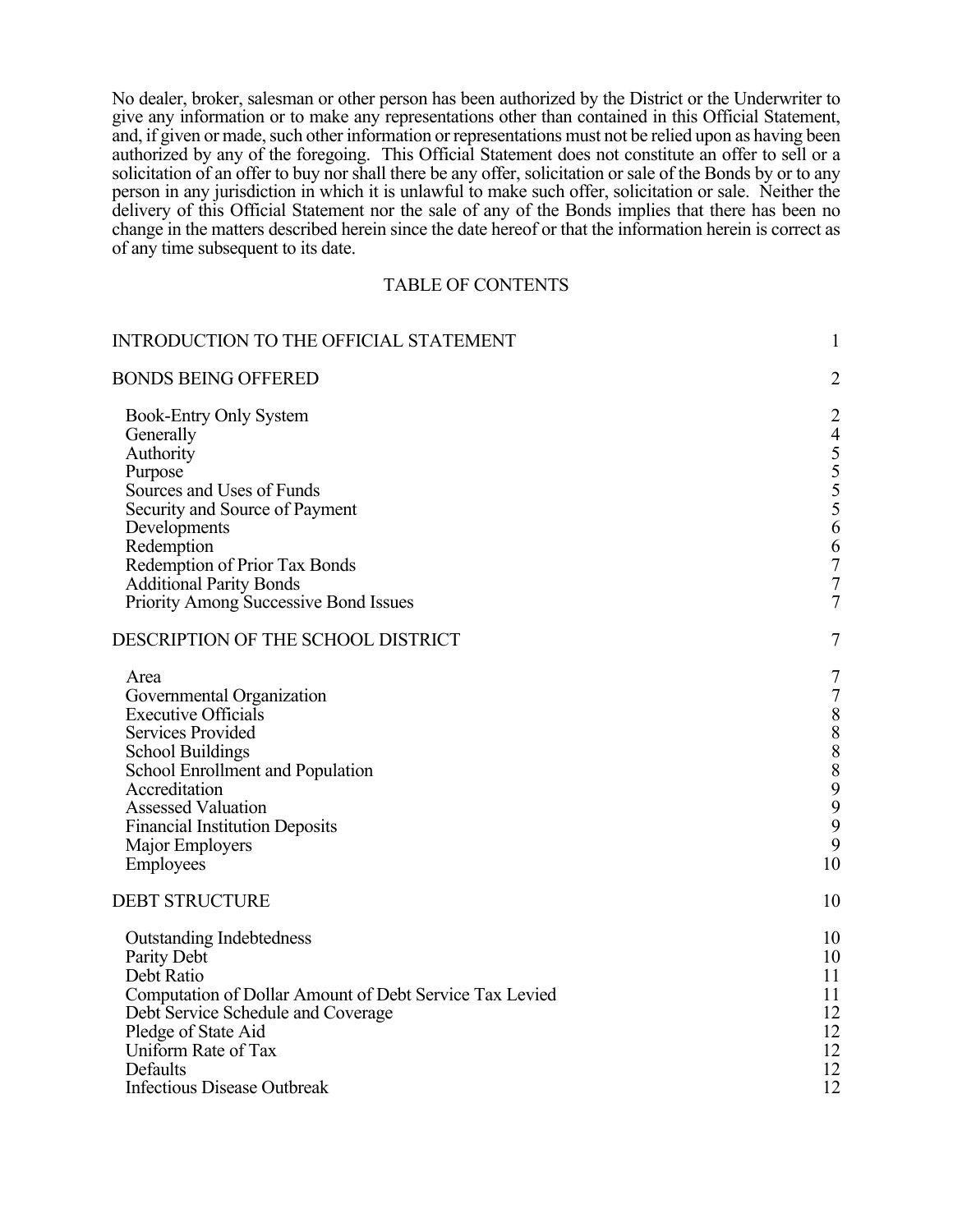| THE RESOLUTION                                                                                                                                                                                                                                                                 | 13                                     |
|--------------------------------------------------------------------------------------------------------------------------------------------------------------------------------------------------------------------------------------------------------------------------------|----------------------------------------|
| <b>Bond Fund</b><br>Deposit of Sale Proceeds<br>Investments<br>Trustee<br>Modification of Terms of Bonds<br>Defeasance<br><b>Defaults and Remedies</b>                                                                                                                         | 13<br>13<br>13<br>13<br>14<br>14<br>14 |
| <b>FINANCIAL INFORMATION</b>                                                                                                                                                                                                                                                   | 16                                     |
| Sources and Uses of Funds<br>Collection of Taxes<br>Overlapping Ad Valorem Taxes<br>Assessment of Property and Collection of Property Taxes<br><b>Constitutional Amendment Affecting Personal Property Taxes</b><br>Constitutional Amendment Nos. 59 and 79<br>Major Taxpayers | 16<br>17<br>17<br>17<br>19<br>19<br>21 |
| <b>LEGAL MATTERS</b>                                                                                                                                                                                                                                                           | 21                                     |
| Litigation Over State Funding for Schools<br><b>Legal Proceedings</b><br>Legal Opinion<br>Tax Exemption<br>Non-Litigation Certificate<br>Official Statement Certificate                                                                                                        | 21<br>22<br>22<br>22<br>23<br>24       |
| CONTINUING DISCLOSURE CERTIFICATE                                                                                                                                                                                                                                              | 24                                     |
| Purpose of the Continuing Disclosure Certificate<br>Provision of Annual Financial Information and Operating Data<br>Notice of Listed Events<br>District to Disseminate Information and Notices<br>Amendment; Waiver<br><b>Additional Information</b><br>Noncompliance          | 24<br>24<br>24<br>25<br>25<br>26<br>26 |
| CONTINUING DISCLOSURE PAST COMPLIANCE                                                                                                                                                                                                                                          | 26                                     |
| <b>MISCELLANEOUS</b>                                                                                                                                                                                                                                                           | 28                                     |
| <b>Bond Rating</b><br>Underwriting<br><b>Interest of Certain Persons</b>                                                                                                                                                                                                       | 28<br>28<br>28                         |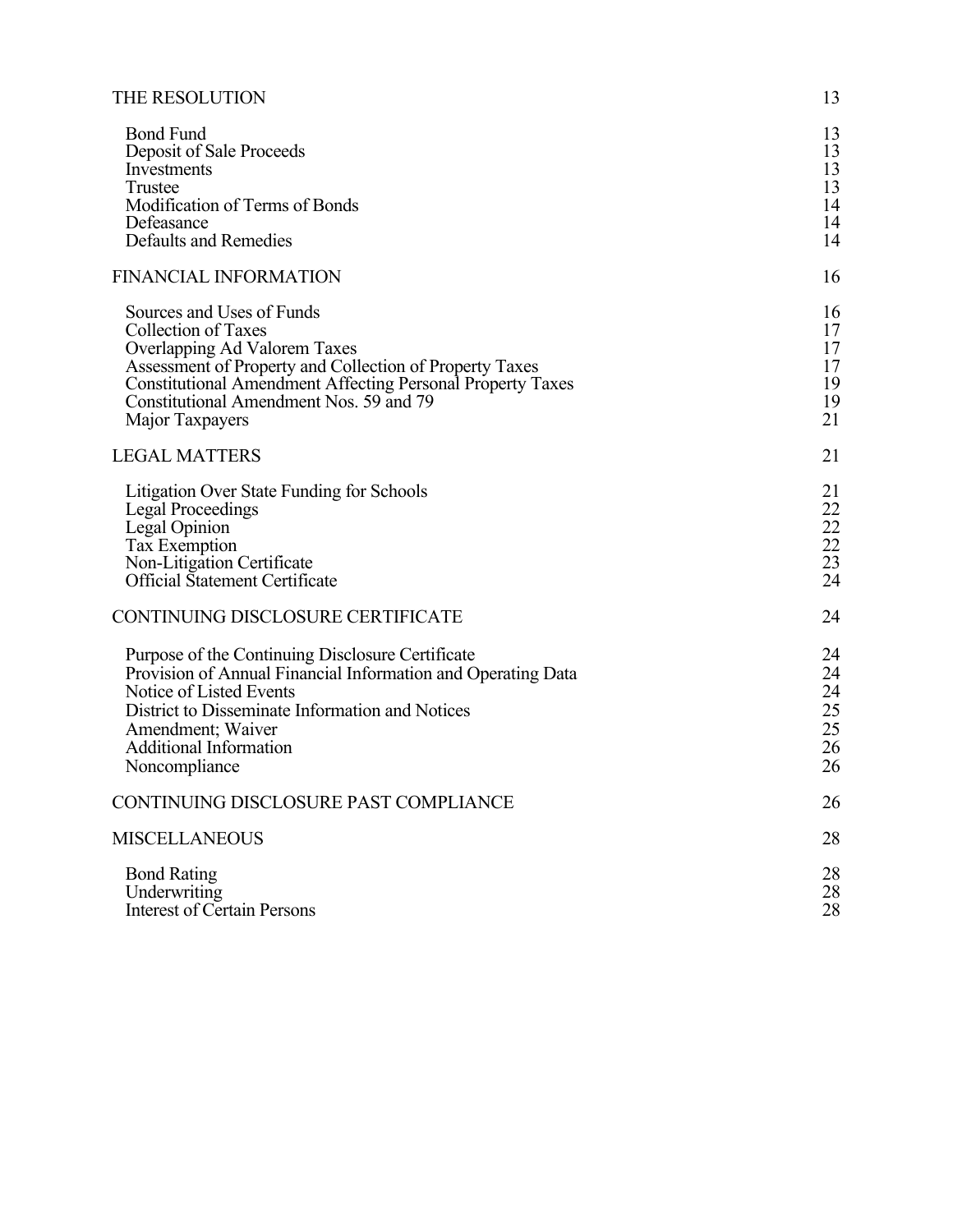## **INTRODUCTION TO THE OFFICIAL STATEMENT**

This introduction to the Official Statement is only a brief description and is subject in all respects to the more complete information contained in the Official Statement. The offering of the Bonds to potential investors is made only by means of the entire Official Statement, including the cover page.

Purpose of Official Statement. This Official Statement is provided to furnish certain information in connection with the issuance by Farmington School District No. 6 of Washington County, Arkansas (the "District"), of its Refunding Bonds, dated March 10, 2022, in the aggregate principal amount of \$2,885,000 (the "Bonds").

Book-Entry Only System. The Bonds will be initially issued in book-entry form and purchasers of Bonds will not receive certificates representing their interests in the Bonds purchased. See **BONDS BEING OFFERED, Book-Entry Only System.** The Bonds will contain such other terms and provisions as described herein. See **BONDS BEING OFFERED**, Generally.

The District. The District is a school district duly established and existing under the Constitution and laws of the State of Arkansas for the purpose of providing public school education for persons residing within the geographic boundaries of the District. See **DESCRIPTION OF THE SCHOOL DISTRICT**.

Purpose. The Bonds are being issued to refund the District's Construction Bonds, dated December 28, 2016 (the "Bonds Being Refunded"). See **BONDS BEING OFFERED**, Purpose.

Security and Source of Payment. The Bonds will be limited, general obligations of the District. No specific tax has been voted for payment of the Bonds Being Refunded, and there will be no specific tax for payment of these Bonds, but the Bonds are secured by a pledge of surplus revenues (being revenues in excess of the amounts necessary to insure the payment when due of principal of, interest on and trustee's and paying agent's fees in connection with the bonds for which voted), derived from debt service taxes heretofore or hereafter voted for payment of other bond issues of the District (subject to prior pledges of such surplus revenues). See **BONDS BEING OFFERED**, Security and Source of Payment.

Litigation Over State Funding for Schools. In an Order issued November 9, 1994, the Honorable Annabelle C. Imber held that the existing state funding system for public education violated the equal protection provision of the Arkansas Constitution and violated Article 14, § 1 of the Arkansas Constitution by "failing to provide a general, suitable and efficient system of free public education." Lake View School Dist. No. 25 of Phillips County, Arkansas v. Jim Guy Tucker, Case No. 92-5318 (1994). **After years of litigation and legislation, the Arkansas Supreme Court concluded (on May 31, 2007) that the system of public school financing was now in constitutional compliance.**

At the 1996 general election, a Constitutional Amendment was passed ("Amendment No. 74") which establishes a statewide 25-mill property tax minimum for maintenance and operation of the public schools (the "Uniform Rate of Tax"). The Uniform Rate of Tax replaces that portion of local school district ad valorem taxes available for maintenance and operation. The Uniform Rate of Tax is to be collected in the same manner as other school property taxes, but the revenues generated from the Uniform Rate of Tax are remitted to the State Treasurer for distribution to the school districts.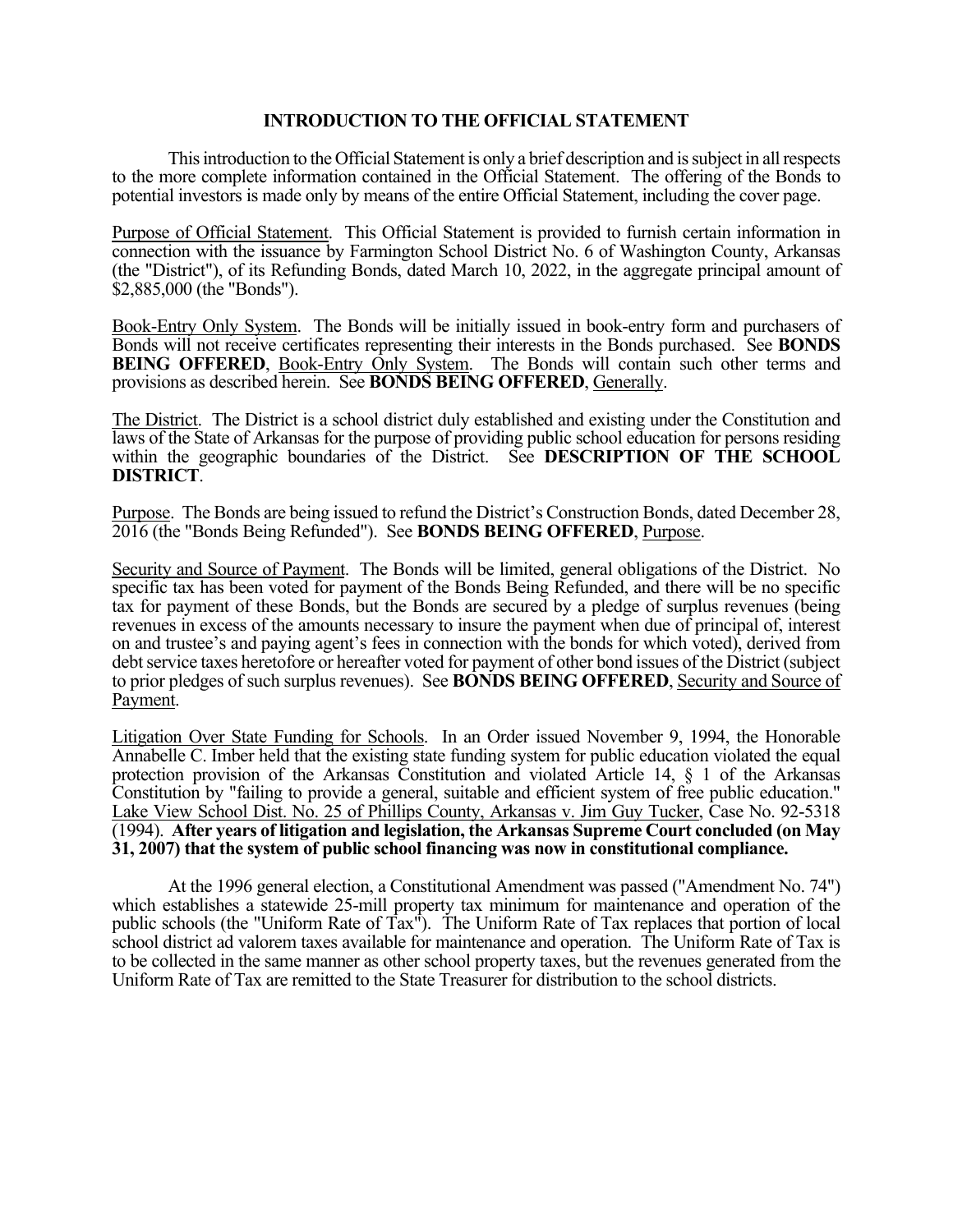Redemption. The Bonds are subject to optional redemption on and after February 1, 2026. The Bonds maturing on February 1, 2036 are subject to mandatory sinking fund redemption as described herein. The Trustee shall give at least thirty (30) days' notice of redemption. See **BONDS BEING OFFERED**, Redemption.

Denominations and Registration. The Bonds are issuable only as fully registered bonds, without coupons, in the denomination of \$5,000 or an integral multiple thereof. Interest is payable August 1, 2022, and semiannually thereafter on each February 1 and August 1. Unless the Bonds are in bookentry form, payment of principal of the Bonds will be made to the owners of the Bonds at the principal office of Citizens Bank & Trust Company, Van Buren, Arkansas (the "Trustee"). Interest is payable by the Trustee to the registered owners as of the Record Date (herein defined) for each interest payment date. A Bond may be transferred, in whole or in part (in integral multiples of \$5,000), but only upon delivery of the Bond, together with a written instrument of transfer, to the Trustee. See **BONDS BEING OFFERED**, Generally and Book-Entry Only System.

Tax Exemption. In the opinion of Friday, Eldredge & Clark, LLP, as Bond Counsel ("Bond Counsel"), under existing law, assuming compliance with certain covenants described herein, (i) interest on the Bonds is excludable from gross income for federal income tax purposes, (ii) interest on the Bonds is not an item of tax preference for purposes of the federal alternative minimum tax, (iii) the Bonds are "qualified tax-exempt obligations" within the meaning of Section 265 of the Internal Revenue Code of 1986, as amended (the "Code"), (iv) interest on the Bonds is exempt from State of Arkansas income tax and (v) the Bonds are exempt from property taxes in the State of Arkansas. See **LEGAL MATTERS**, Tax Exemption.

Municipal Advisor. The District has employed Stephens Inc. as municipal advisor to assist the District in the sale and issuance of the Bonds (the "Municipal Advisor"). See **MISCELLANEOUS**, Interest of Certain Persons.

Authority. The Bonds are being issued under the authority of the Constitution and laws of the State of Arkansas, including particularly Amendment No. 40 and Amendment No. 74 to the Arkansas Constitution and A.C.A. §§ 6-20-1201 et. seq., and a resolution of the Board of Directors of the District (the "Resolution") and approval by the Commissioner, Division of Elementary and Secondary Education. See **BONDS BEING OFFERED**, Authority, and **THE RESOLUTION**.

Delivery of Bonds. It is expected that the Bonds will be available for delivery on or about March 10, 2022.

This Official Statement speaks only as of its date, and the information contained herein is subject to change.

## **BONDS BEING OFFERED**

Book-Entry Only System. DTC, or its successor, will act as securities depository for the Bonds. The Bonds will each be issued as fully-registered securities registered in the name of Cede & Co. (DTC's partnership nominee) or such other name as may be requested by an authorized representative of DTC. One fully-registered Bond certificate for each maturity will be issued in the principal amount of the maturity and will be deposited with DTC.

DTC is a limited-purpose trust company organized under the New York Banking Law, a "banking organization" within the meaning of the New York Banking Law, a member of the Federal Reserve System, a "clearing corporation" within the meaning of the New York Uniform Commercial Code, and a "clearing agency" registered pursuant to the provisions of Section 17A of the Securities Exchange Act of 1934. DTC holds securities that its participants ("Direct Participants") deposit with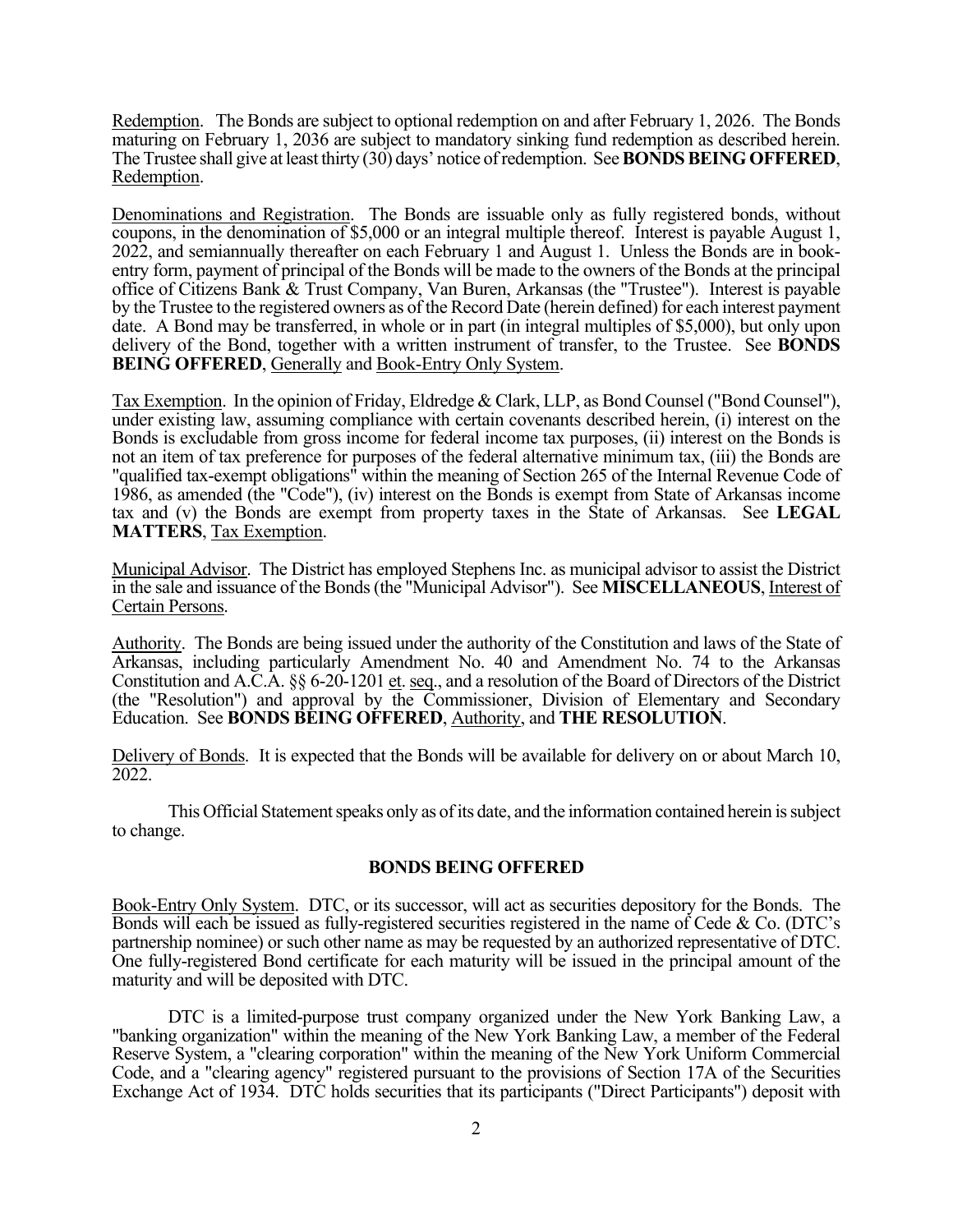DTC. DTC also facilitates the post-trade settlement among Direct Participants of sales and other securities transactions in deposited securities, through electronic computerized book-entry transfers and pledges between Direct Participants' accounts. This eliminates the need for physical movement of securities certificates. Direct Participants include both U.S. and non-U.S. securities brokers and dealers, banks, trust companies, clearing corporations, and certain other organizations. DTC is a wholly-owned subsidiary of The Depository Trust & Closing Corporation ("DTCC"). DTCC is the holding company for DTC, National Securities Clearing Corporation and Fixed Income Clearing Corporation, all of which are registered clearing agencies. DTCC is owned by the users of its regulated subsidiaries. Access to the DTC system is also available to others such as both U.S. and non-U.S. securities brokers and dealers, banks, trust companies and clearing corporations that clear through or maintain a custodial relationship with a Direct Participant, either directly or indirectly ("Indirect Participants"). The DTC Rules applicable to its Participants are on file with the Securities and Exchange Commission. More information about DTC can be found at www.dtcc.com.

Purchases of Bonds under the DTC system must be made by or through Direct Participants, which will receive a credit for the Bonds on DTC's records. The ownership interest of each actual purchaser of each Bond (referred to herein as "Beneficial Owner") is in turn to be recorded on the Direct and Indirect Participants' records. Beneficial Owners will not receive written confirmation from DTC of their purchase. Beneficial Owners are, however, expected to receive written confirmations providing details of the transaction, as well as periodic statements of their holdings, from the Direct or Indirect Participant through which the Beneficial Owner entered into the transaction. Transfers of ownership interests in the Bonds are to be accomplished by entries made on the books of Participants acting on behalf of Beneficial Owners. Beneficial Owners will not receive certificates representing their ownership interest in Bonds, except in the event that use of the book-entry system for the Bonds is discontinued.

To facilitate subsequent transfers, all Bonds deposited by Direct Participants with DTC are registered in the name of DTC's partnership nominee, Cede & Co., or such other name as may be requested by an authorized representative of DTC. The deposit of Bonds with DTC and their registration in the name of Cede & Co. or such other DTC nominee do not effect any change in beneficial ownership. DTC has no knowledge of the actual Beneficial Owners of the Bonds; DTC's records reflect only the identity of the Direct Participants to whose accounts such Bonds are credited, which may or may not be the Beneficial Owners. Direct and Indirect Participants will remain responsible for keeping account of their holdings on behalf of their customers.

Conveyance of notices and other communications by DTC to Direct Participants, by Direct Participants to Indirect Participants and by Direct Participants and Indirect Participants to Beneficial Owners will be governed by arrangements among them, subject to any statutory or regulatory requirements as may be in effect from time to time.

Redemption notices will be sent only to Cede  $&$  Co. If fewer than all of the Bonds are being redeemed, DTC's practice is to determine by lot the amount of the interest of each Direct Participant to be redeemed.

Neither DTC nor Cede & Co. (nor any other DTC nominee) will consent or vote with respect to the Bonds unless authorized by a Direct Participant in accordance with DTC's MMI Procedures. Under its usual procedures, DTC mails an Omnibus Proxy to the District as soon as possible after the record date. The Omnibus Proxy assigns Cede & Co.'s consenting or voting rights to those Direct Participants to whose accounts the Bonds are credited on the record date (identified in a listing attached to the Omnibus Proxy).

Principal, interest and premium, if any, payments on the Bonds will be made to Cede & Co., or such other nominee as may be requested by an authorized representative of DTC. DTC's practice is to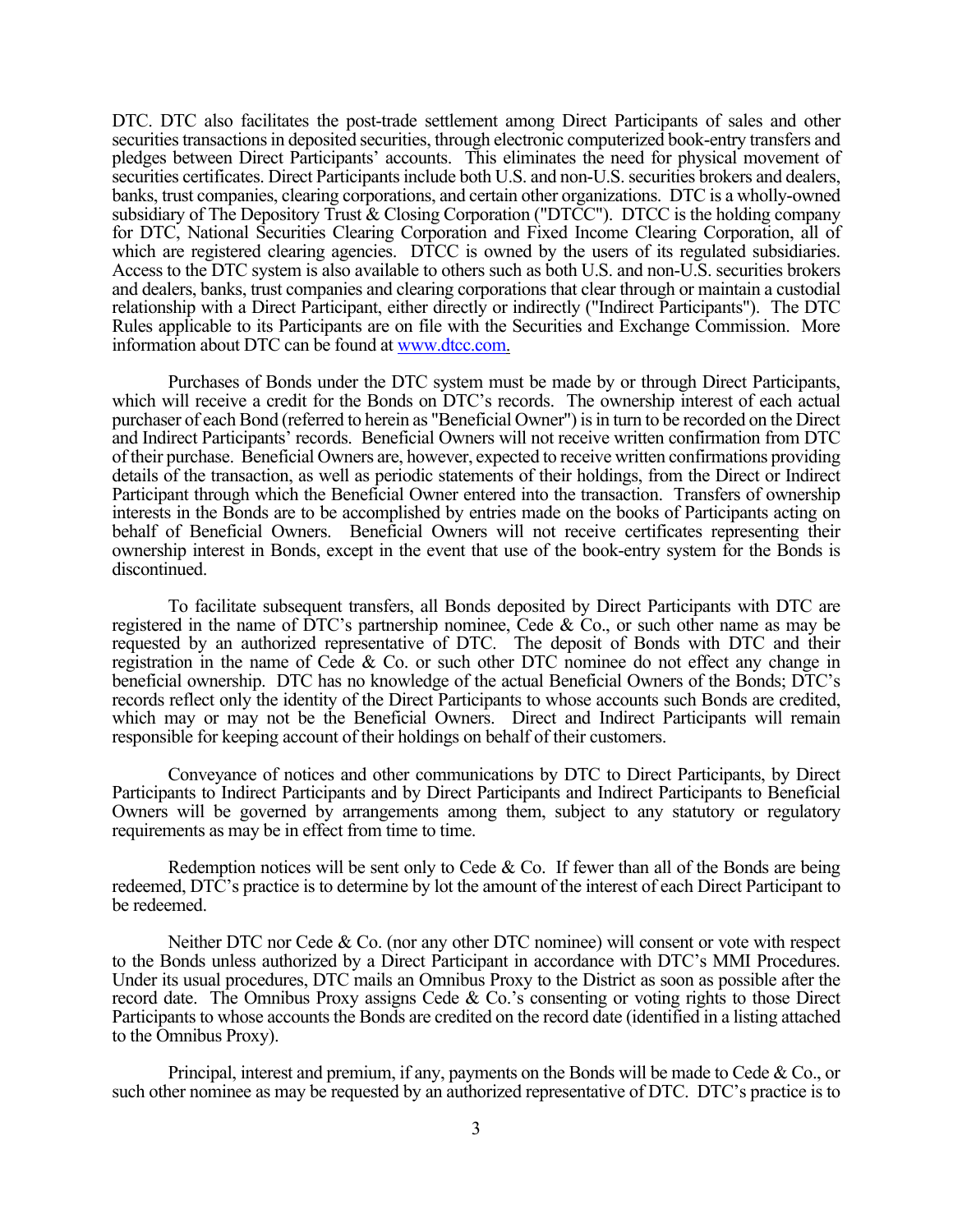credit Direct Participants' accounts upon DTC's receipt of funds and corresponding detail information from the District or Trustee, on the payable date in accordance with their respective holdings shown on DTC's records. Payments by Participants to Beneficial Owners will be governed by standing instructions and customary practices, as is the case with securities held for the accounts of customers in bearer form or registered in "street name," and will be the responsibility of such Participant and not of DTC, the Trustee, or the District, subject to any statutory or regulatory requirements as may be in effect from time to time. Payment of principal, interest and premium, if any, to Cede & Co. (or such other nominee as may be requested by an authorized representative of DTC) is the responsibility of the Trustee, disbursement of such payments to Direct Participants will be the responsibility of DTC, and disbursement of such payments to the Beneficial Owners shall be the responsibility of Direct and Indirect Participants.

DTC may discontinue providing its services as securities depository with respect to the Bonds at any time by giving reasonable notice to the District or the Trustee. Under such circumstances, in the event that a successor securities depository is not obtained, Bonds are required to be printed and delivered. The District may decide to discontinue use of the system of book-entry transfers through DTC (or a successor securities depository). In that event, Bonds will be printed and delivered.

The information concerning DTC and DTC's book-entry system set forth above has been obtained from DTC. Neither the Underwriter nor the District make any representation or warranty regarding the accuracy or completeness thereof.

**So long as the Bonds are in book-entry only form, Cede & Co., as nominee for DTC, will be treated as the sole owner of the Bonds for all purposes under the Resolution including receipt of all principal of and interest on the Bonds, receipt of notices, voting and requesting or directing the Trustee to take or not to take, or consenting to, certain actions under the Resolution. The District and the Trustee have no responsibility or obligation to the Participants or the Beneficial Owners with respect to (a) the accuracy of any records maintained by DTC or any Participant; (b) the payment by any Participant of any amount due to any Beneficial Owner in respect of the principal of and interest on the Bonds; (c) the delivery or timeliness of delivery by any Participant of any notice to any Beneficial Owner which is required or permitted under the terms of the Resolution to be given to owners of Bonds; or (d) other action taken by DTC or Cede & Co. as owner of the Bonds.**

Generally. The Bonds are issuable in the form and denominations and are in the total principal amount shown on the cover page, and will be dated, mature and bear interest as set out on the cover page. The Trustee will maintain books for the registration and transfer of ownership of the Bonds. Interest due on a Bond on each interest payment date will be paid to the person in whose name the Bond was registered at the close of business on the fifteenth day of the month (whether or not a business day) next preceding the interest payment date (the "Record Date"), irrespective of any transfer of the Bond subsequent to the Record Date and prior to the interest payment date. Payment of interest shall be made by the Trustee to such registered owner.

A Bond may be transferred, in whole or in part (in integral multiples of \$5,000), but only upon delivery of the Bond, together with a written instrument of transfer, to the Trustee. The transfer instrument must be signed by the registered owner or his attorney-in-fact or legal representative and the signature must be guaranteed by a guarantor acceptable to the Trustee. The transfer instrument shall state the name, mailing address and social security number or federal employer identification number of the transferee. Upon such transfer, the Trustee shall enter the transfer of ownership in the registration books and authenticate and deliver in the name or names of the new registered owner or owners a new fully registered Bond or Bonds of authorized denomination of the same maturity and interest rate for the aggregate principal amount of the Bond transferred.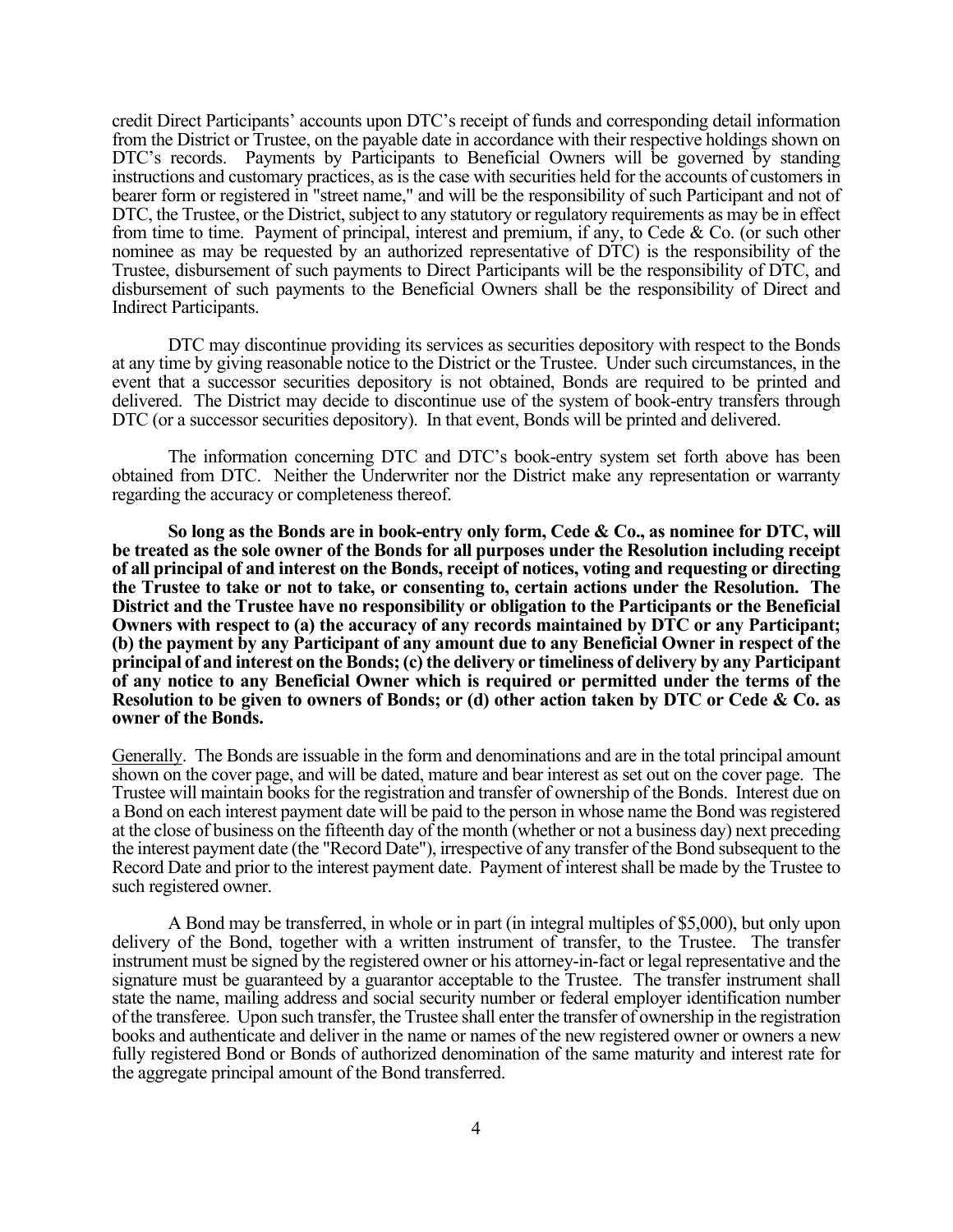Authority. The Bonds are being issued under the authority of the Constitution and laws of the State of Arkansas, including particularly Amendments No. 40 and No. 74 to the Arkansas Constitution and Ark. Code Ann. §§ 6-20-1201 et. seq., a resolution of the Board of Directors of the District (the "Resolution") and approval by the Commissioner of the Department of Education. For a summary of the Resolution, see **THE RESOLUTION**.<br>Amendments No. 40 and No. 74 to the Arkansas Constitution require the Board of Directors of

each school district to prepare and make public not less than sixty days in advance of the annual school election a proposed budget of expenditures for the support of the public schools in the District, together with a rate of tax levy sufficient to provide the funds therefor. The tax rate is divided into (1) maintenance and operation millage, (2) current expenditure millage, (3) continuing debt service millage previously voted for the retirement of existing indebtedness and (4) any additional debt service millage for proposed new bonded indebtedness. If the proposed rate of tax levy is approved at the school election it becomes the rate of tax levy to be collected for the District in the next ensuing calendar year for use in the school fiscal year commencing July 1 of the calendar year in which collected. Debt service millage, once approved, is a continuing levy until retirement of the indebtedness for which voted. Maintenance and operation millage is voted for one year only, except that if the overall rate of tax levy is disapproved in the school election the millage rate for maintenance and operation remains at the rate last approved.

The issuance of refunding bonds by a school district is subject to the approval of the Commissioner, Division of Elementary and Secondary Education. The bonds must be offered for public sale, and the offering is subject to the approval of the Commissioner, Division of Elementary and Secondary Education. The Commissioner has approved the issuance of the Bonds and has approved the offering of the Bonds for sale. The sale and issuance of the Bonds have been, or will be, authorized by resolution of the Board of Directors of the District, the governing body of the District.

School district bonds may be issued for the purposes of acquiring sites for, building and equipping new school buildings, making additions and repairs to and equipping existing school buildings, purchasing and refurbishing school buses and for the purpose of refunding outstanding indebtedness.

Arkansas law authorizes the State Board of Education to set a maximum rate of interest for school bonds (the "Maximum Lawful Rate"). Bonds may be sold at a discount, but in no event shall the District be required to pay more than the Maximum Lawful Rate of interest on the amount received.

Purpose. The Bonds are being issued for the purpose of refunding the Bonds Being Refunded (the "Refunding"). The Bonds Being Refunded are dated, are in the outstanding principal amount and are to be called for redemption on the redemption date set out below:

| Date of Issue     | Principal Outstanding | <b>Redemption Date</b> |
|-------------------|-----------------------|------------------------|
| December 28, 2016 | \$2,805,000           | April 12, 2022         |

Sources and Uses of Funds. This issue of Bonds has been sized so as to provide funds only to accomplish the Refunding and to pay costs of issuance of the Bonds.

Security and Source of Payment. The Bonds will be limited, general obligations of the District. No specific tax has been voted for payment of the Bonds Being Refunded, and there will be no specific tax for payment of these Bonds, but the Bonds are secured by a pledge of surplus revenues (being revenues in excess of the amounts necessary to insure the payment when due of principal of, interest on and trustee's and paying agent's fees in connection with the bonds for which voted) derived from debt service taxes heretofore or hereafter voted for payment of other bond issues of the District (subject to prior pledges of such surplus revenues).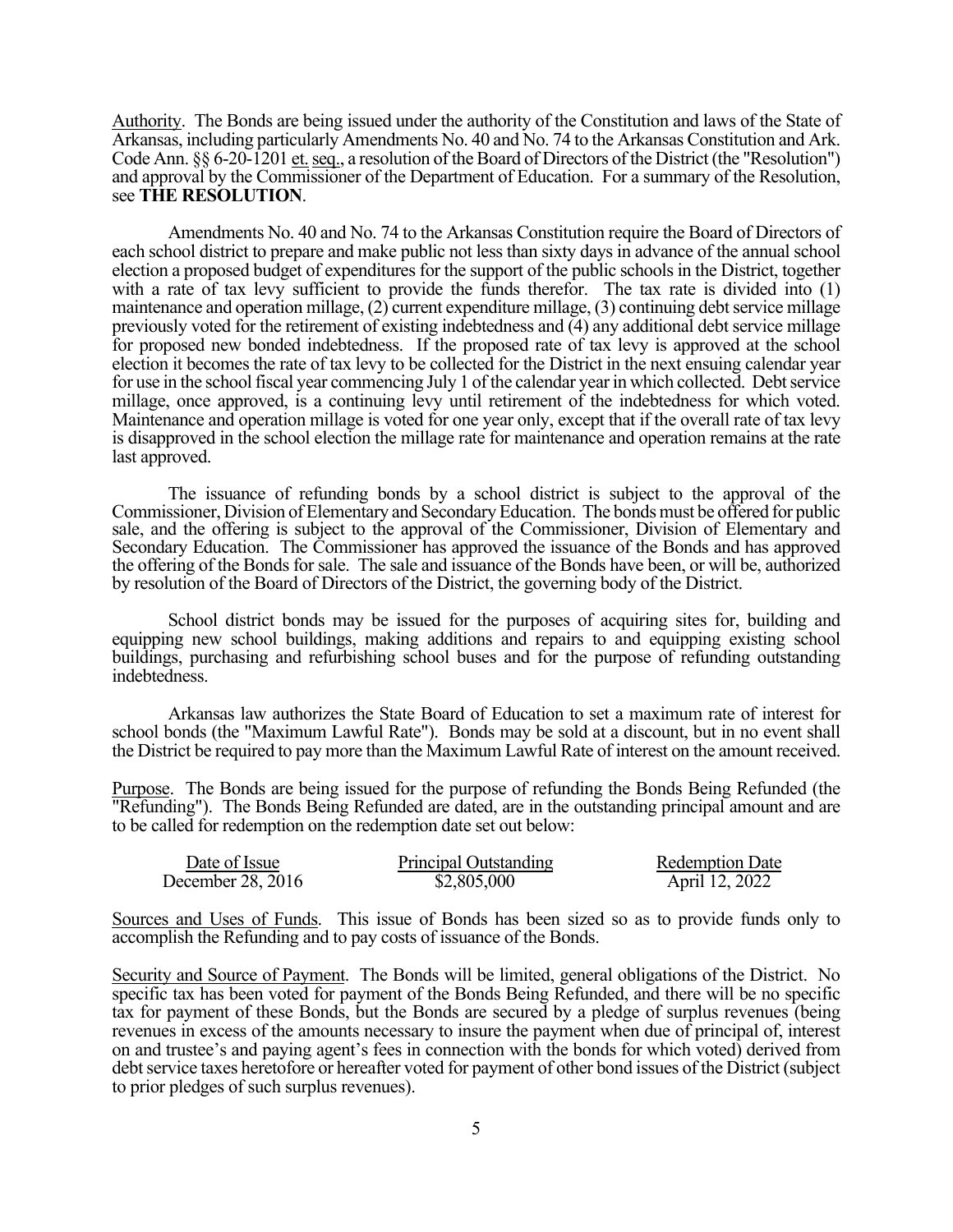See **DEBT STRUCTURE**, Outstanding Indebtedness, for a description of other debt and debt service taxes pledged.

In addition to the pledged revenues, the District will also covenant to use for payment of principal of and interest on the Bonds, as and to the extent necessary, all other revenues of the District that may legally be used for the purpose. The District may not legally pay debt service from revenues derived from the tax voted for maintenance and operation of schools.

Any surplus of the pledged revenues over and above the amount necessary to insure the payment as due of principal of, interest on and trustee fees in connection with the Bonds of this issue will be released from the pledge in favor of the Bonds and may be used for other school purposes.

The Bonds are not secured by any lien on or security interest in any physical properties of the District.

Developments. Various elected officials, public interest groups and individuals have indicated publicly that they consider ad valorem property taxation reform to be of significant public interest. At the 2000 general election, the electors of the State voted in favor of a new constitutional amendment ("Amendment No. 79") which does the following:

- 1. Limits the amount of assessment increases following reappraisal;
- 2. Limits assessment increases for people who are disabled or who are 65 years of age;
- 3. Provides for an annual state credit against ad valorem property tax on a homestead;
- 4. Equalizes real and personal millage rates;
- 5. Provides that reassessment must occur at least once every five years; and
- 6. Provides that rollback adjustments under Amendment No. 59 shall be determined after the adjustments are made to assessed value under Amendment No. 79.

The annual state credit began for taxes due in calendar year 2001. The tax reduction is reflected on the tax bill sent to the property owner by the county collector. The taxing units within the county are entitled to reimbursement of the reduction. See **DEBT STRUCTURE**, Computation of Dollar Amount of Debt Service Tax Levied.

Redemption. The Bonds are subject to optional and mandatory sinking fund redemption prior to maturity, as follows:

(1) Optional Redemption. The Bonds are subject to redemption prior to maturity, at the option of the District, in whole, or in part, at any time on or after February 1, 2026, at a redemption price equal to 100% of the principal amount redeemed plus accrued interest to the redemption date. If fewer than all of the Bonds are called for redemption, the particular maturities to be redeemed shall be selected by the District in its discretion. If fewer than all of the Bonds of any maturity shall be called for redemption, the particular Bonds or portion thereof to be redeemed from such maturity shall be selected by lot by the Trustee.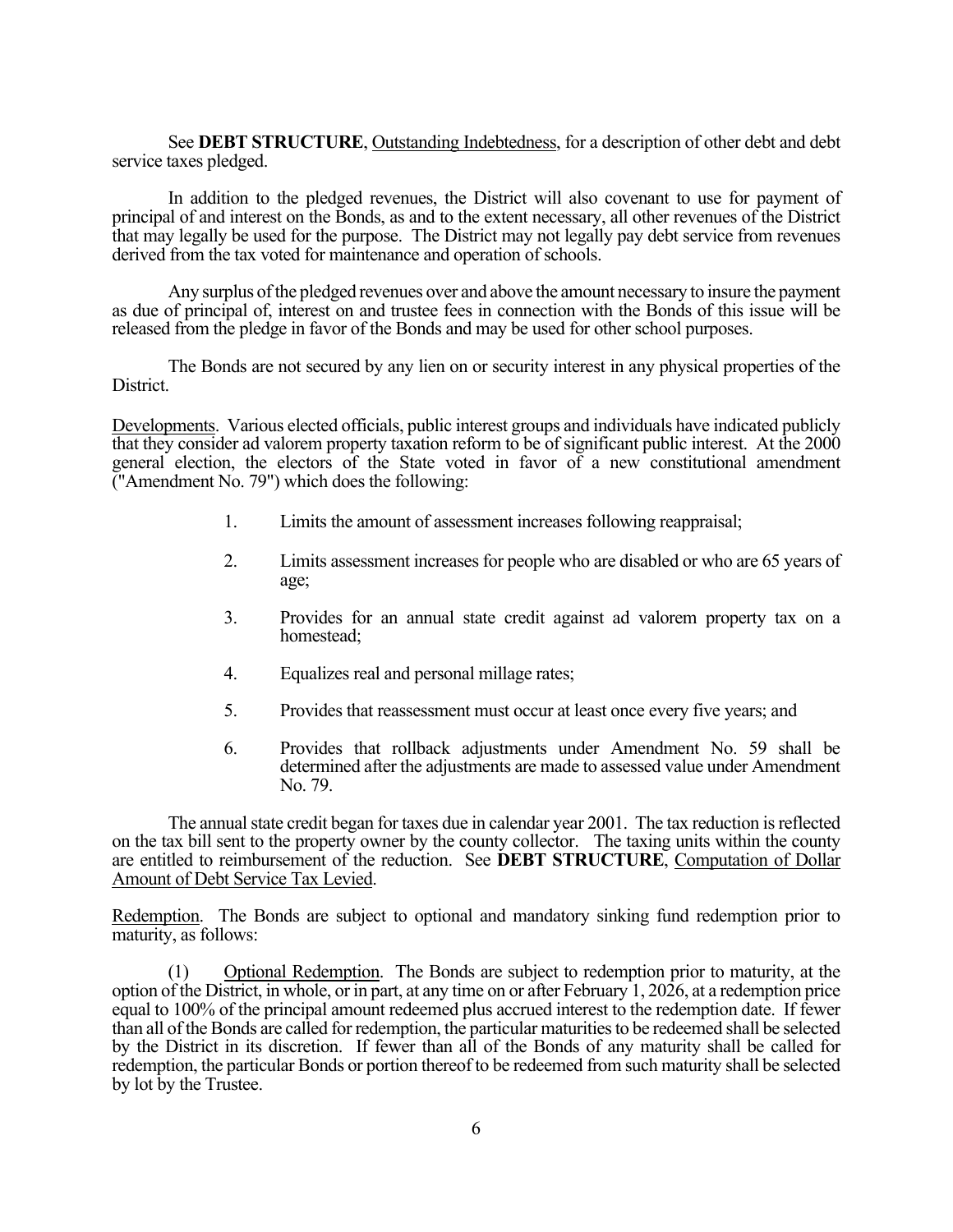(2) Mandatory Sinking Fund Redemption. To the extent not previously redeemed, the Bonds maturing on February 1, 2036 are subject to mandatory sinking fund redemption in such manner as the Trustee may determine, on the dates and in the amounts set forth below, at a redemption price equal to the principal amount thereof plus accrued interest to date of redemption:

| Bonds Maturing February 1, 2036 |           |
|---------------------------------|-----------|
| Date                            | Amount    |
| February 1, 2034                | \$230,000 |
| February 1, 2035                | 230,000   |
| February 1, 2036 (maturity)     | 235,000   |

Notice of early redemption identifying the Bonds or portions thereof (which must be \$5,000 or an integral multiple thereof) to be redeemed and the date fixed for redemption shall be sent by the Trustee by mail or by other standard means, including electronic or facsimile communications, not less than 30 nor more than 60 days prior to the redemption date, to all registered owners of Bonds to be redeemed. Failure to send an appropriate notice or any such notice to one or more registered owners of Bonds to be redeemed shall not affect the validity of the proceedings for redemption of other Bonds as to which notice of redemption is duly given and in proper and timely fashion. All such Bonds or portions thereof thus called for redemption shall cease to bear interest on and after the date fixed for redemption, provided funds for redemption are on deposit with the Trustee at that time.

Notwithstanding the above, so long as the Bonds are issued in book-entry only form, if fewer than all the Bonds of an issue are called for redemption, the particular Bonds to be redeemed will be selected pursuant to the procedures established by DTC. So long as the Bonds are issued in book-entry only form, notice of redemption will be given only to Cede &  $\bar{C}$ o., as nominee for DTC. The Trustee will not give any notice of redemption to the Beneficial Owners of the Bonds.

Redemption of Prior Tax Bonds. The District will covenant that it will not, so long as any of these Bonds remain outstanding, redeem, prior to their maturity, any bonds of another issue for the payment of which a specific debt service tax was voted prior to issuance of these Bonds unless, after such redemption, a continuing annual tax of not less than the same number of mills and of not less than the same duration as was pledged to the redeemed bonds remains pledged to these Bonds or other bonds of the District.

Additional Parity Bonds. No additional bonds may be issued on a parity of security with these Bonds.

Priority Among Successive Bond Issues. Other additional bonds may be issued by the District from time to time in accordance with law for the purpose of financing additional capital improvements. If the District, prior to issuance of these Bonds, has reserved the right to issue additional bonds on a parity of security with previously issued bonds, such additional bonds will have a prior claim and pledge over these Bonds as to all revenues pledged to such additional bonds. See **DEBT STRUCTURE**, Parity Debt, for a description of any authorized and unissued parity debt. Otherwise, any additional bonds shall be subordinate to these Bonds and the pledge of revenues to these Bonds.

## **DESCRIPTION OF THE SCHOOL DISTRICT**

Area. The area of the District is approximately 33 square miles, all located in Washington County. The incorporated municipalities located, in whole or in part, within the boundaries of the District are the Cities of Fayetteville and Farmington.

Governmental Organization. The governing body of the District is a Board of Directors, elected for staggered terms at the annual school election. The term of each Director ends at an annual school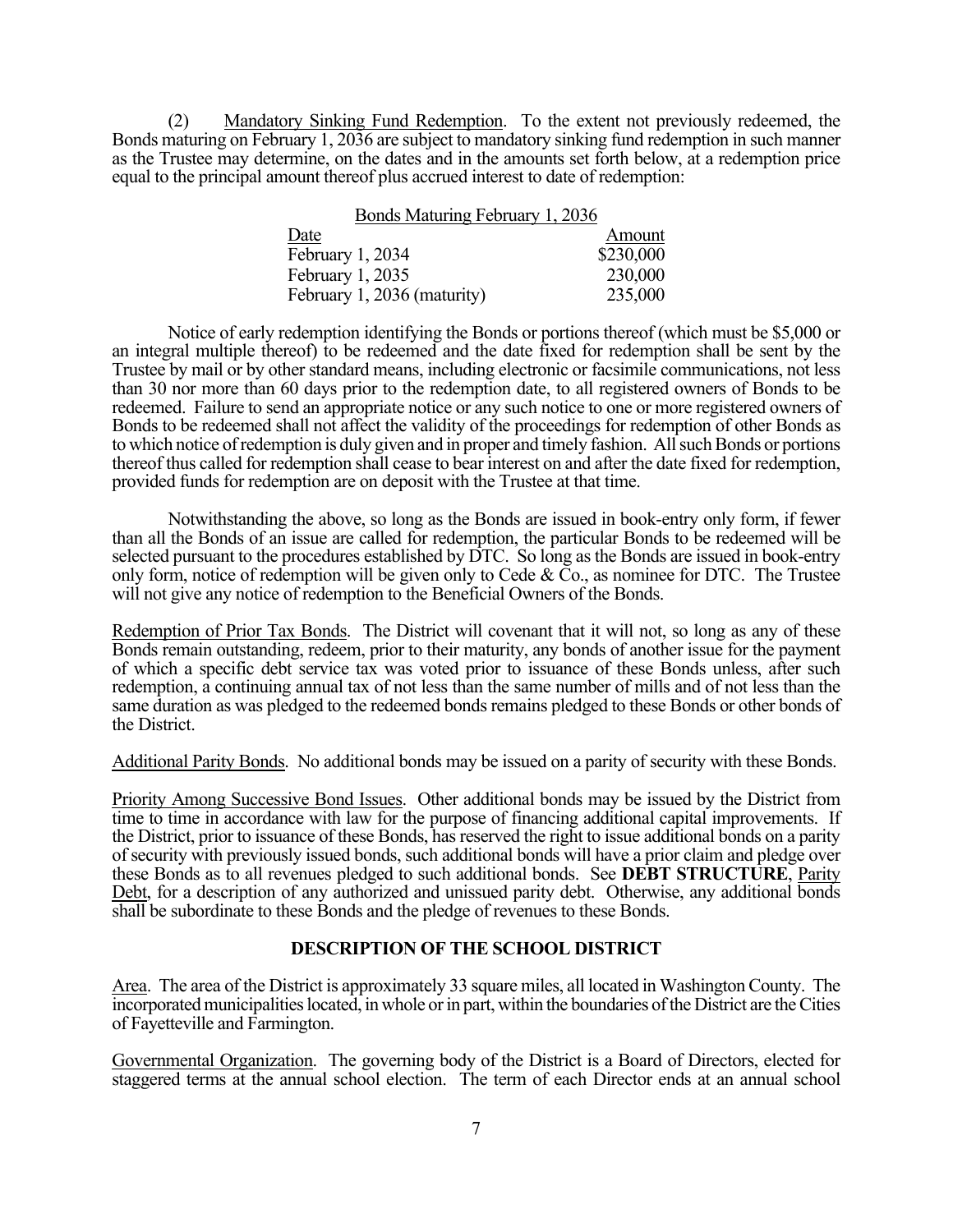election, but the Director continues to serve until a successor has been elected and qualified. The present members of the Board of Directors of the District are as follows:

| Name                 | Term Expires |
|----------------------|--------------|
| Mark Vaughn          | 2022         |
| <b>Travis Warren</b> | 2023         |
| <b>Josh Petree</b>   | 2025         |
| Amy Hill             | 2026         |
| Lori Blew            | 2026         |

At the first regular meeting following the annual school election, the Board of Directors elects one of their number President, one of their number Vice President, and also elects a Secretary who may, one of their number President, one of their number Vice President, and also elects a Secretary who may, but need not be, a member of the Board. These officers serve a term of one year. The current officers are: President, Travis Warren, Vice President, Amy Hill and Secretary, Lori Blew.

The Board of Directors has authority to do all things necessary for the conduct of an efficient public school system in the District.

Executive Officials. All employees of the District are employed by the Board of Directors. The chief executive employee is the Superintendent of Schools. The present Superintendent is Jon Laffoon, who has been employed by contract for a term ending June 30, 2025.

Services Provided. The District operates a public school system, consisting of kindergarten and grades 1 through 12, for the purpose of educating the children residing within the District. The principal funding sources for the District are: (1) funds received from the State of Arkansas, (2) ad valorem taxes on the real and tangible personal property located within the boundaries of the District (see **BONDS BEING OFFERED,** Developments), and (3) funds received from the United States of America.

There have been no recent major changes or interruptions in the educational services provided by the District.

School Buildings. The school buildings presently operated by the District are as follows:

|                        |         | Year in Which               | Present      |
|------------------------|---------|-----------------------------|--------------|
|                        |         | Construction                | Condition    |
|                        | Grades  | Or Most Recent              | (Good, Fair) |
| Name of School         | Housed  | <b>Renovation Completed</b> | or Poor      |
| Williams Elementary    | $K-3$   | 2005                        | Good         |
| Folsom Elementary      | $K-3$   | 2008                        | Good         |
| Ledbetter Intermediate | $4 - 5$ | 1998                        | Good         |
| Lynch Middle           | $4-6$   | 2002                        | Good         |
| Farmington Junior High | $7-9$   | 2002                        | Good         |
| Farmington High        | $10-12$ | 2011                        | Good         |

School Enrollment and Population. The average daily membership (enrollment) of the District and estimated population of the District for each of the last five years is as follows:

| Fiscal Year    | Average Daily | Estimated  |
|----------------|---------------|------------|
| Ending June 30 | Membership    | Population |
| 2017           | 2,503         | 10,012     |
| 2018           | 2,475         | 9,900      |
| 2019           | 2,511         | 10,044     |
| 2020           | 2,556         | 10,224     |
| 2021           | 2,572         | 10,288     |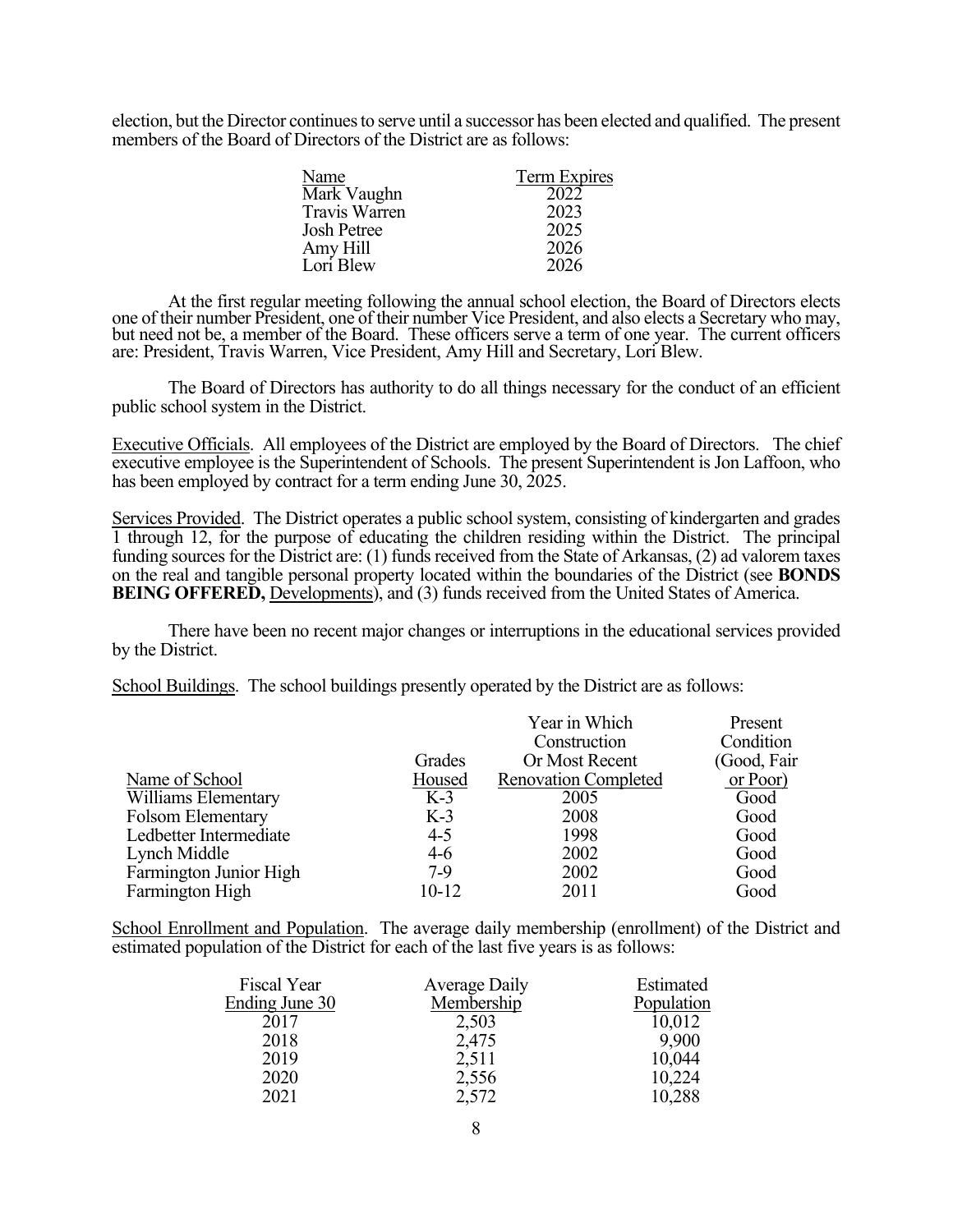Accreditation. In accordance with the requirements of The Quality Education Act of 2003 (Subchapter 2 of Chapter 15, Title 6, Ark. Code Ann.) (the "Act"), the State Board of Education has adopted educational standards that all public elementary and secondary schools in the State must meet to be accredited. The Act provides that any school not meeting these standards will be eliminated, and that any school district operating one or more of such schools is to be dissolved and its territory annexed to another district or districts which operate all schools therein in compliance with the minimum standards. The Division of Elementary and Secondary Education of the Arkansas Department of Education (the "Division") reviews annual reports to determine whether the school district is in compliance with the standards.

Under the Division regulations and guidelines, schools may be classified as accredited, accredited-cited or probationary. Schools which meet all policies and standards promulgated by the Division are classified as accredited. For those schools classified as accredited-cited or accreditedprobationary, the Division has promulgated maximum times allowable for correction of particular violations of standards. A school that has been classified as accredited-cited and does not correct the violation in the allowable time will be placed on probation. If a school in probationary status fails to comply within the allotted time frame, the school will be recommended to the State Board of Education for loss of accreditation status. For a district that falls into probationary status, the State Board of Education may take any number of actions listed in Division's Rules Governing Standards For Accreditation of Arkansas Public Schools and School Districts, including dissolution and annexation.

 The District currently meets all the standards and policies of the Division and is fully accredited.

Assessed Valuation. Taxable property is valued for tax purposes as of January 1 of each year. However, the assessment process is not completed until November of the year of assessment. See **FINANCIAL INFORMATION**, Assessment of Property and Collection of Property Taxes. The assessed valuation of taxable property located within the boundaries of the District (as of January 1) has been as follows:

|      | Real          | Personal     | Utilities and             | Total                 |
|------|---------------|--------------|---------------------------|-----------------------|
| Year | Estate        | Property     | <b>Regulated Carriers</b> | <b>Assessed Value</b> |
| 2016 | \$136,553,583 | \$26,426,700 | \$4,677,560               | \$167,657,843         |
| 2017 | 140,432,777   | 26, 193, 771 | 5,388,554                 | 172,015,102           |
| 2018 | 145,428,540   | 26, 375, 731 | 6,051,938                 | 177,856,209           |
| 2019 | 150,284,864   | 26,672,197   | 6,593,087                 | 183,550,148           |
| 2020 | 168,893,810   | 31,157,527   | 8,138,090                 | 208, 189, 427         |

Financial Institution Deposits. There are no banks with principal offices within the boundaries of the District.

Major Employers. The principal industries, commercial and governmental entities, and other major employers within the boundaries of the District are as follows:

|                                   |                            | Number of        |
|-----------------------------------|----------------------------|------------------|
| Company                           | <b>Business or Product</b> | <b>Employees</b> |
| <b>Farmington School District</b> | Education                  |                  |

There have been no significant recent additions to or losses of employment within the District.

The District has no knowledge of any presently proposed significant additions to or losses of employment within the District.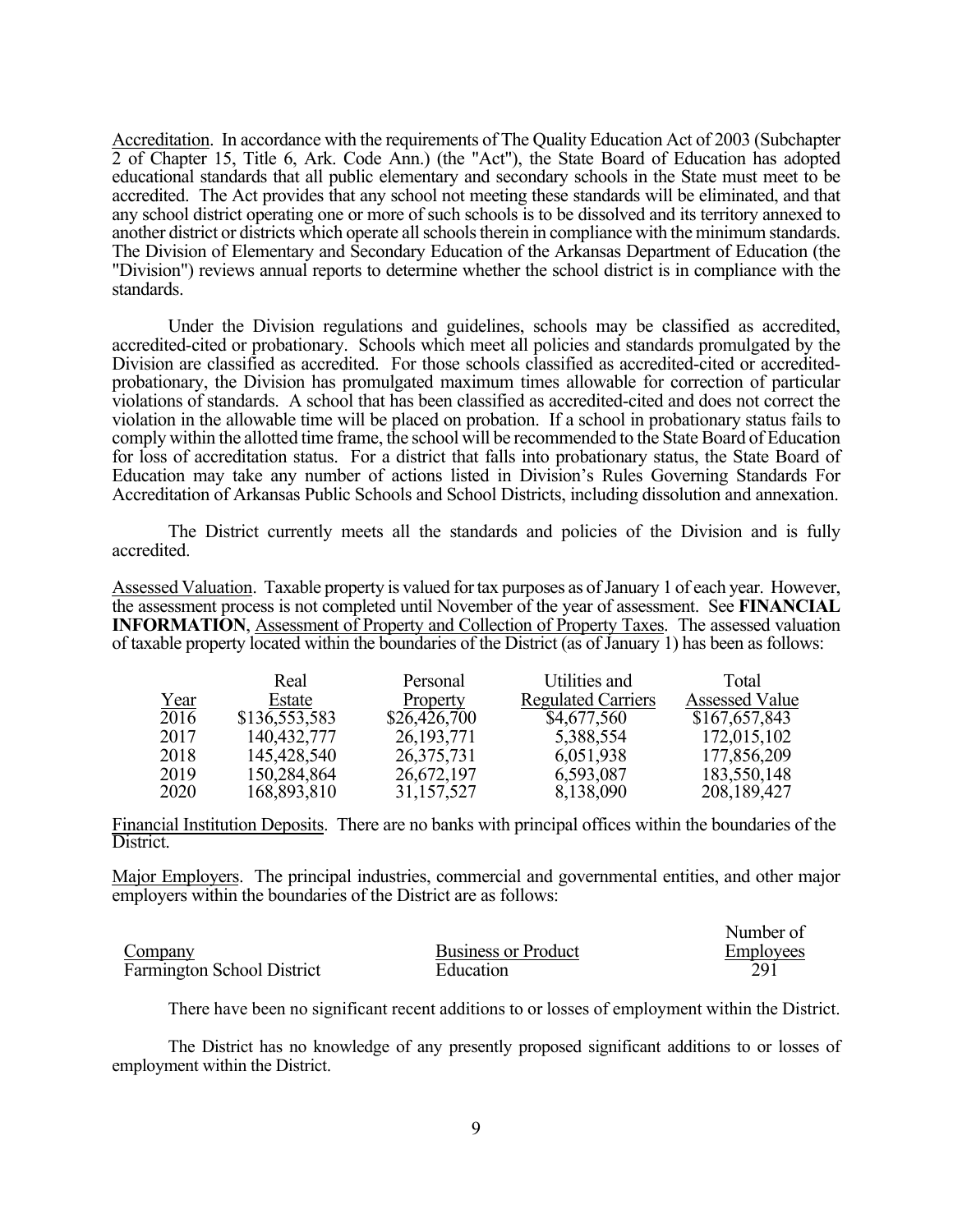Employees. The number of persons presently employed by the District are as follows:

|                                           | Number |
|-------------------------------------------|--------|
| Superintendent and Central District Staff |        |
| Principals                                |        |
| <b>Classroom Teachers</b>                 | 180    |
| <b>Other Non-Teaching Personnel</b>       |        |
| <b>TOTAL</b>                              | 291    |

#### **DEBT STRUCTURE**

Outstanding Indebtedness. The principal categories of indebtedness which the District is authorized to incur are commercial bonds (offered at public sale on competitive bids), revolving loan bonds and certificates of indebtedness (representing loans from the State Department of Education), installment contracts (payable in subsequent fiscal years) and postdated warrants (warrants drawn in one fiscal year for payment in a subsequent fiscal year). In addition, the District is authorized to lease property from the owner under lease agreements giving the District the option to purchase the property leased. Commercial bonds and revolving loan indebtedness are payable from debt service tax revenues. Installment contracts, postdated warrants and lease-purchase obligations are payable from maintenance and operation tax revenues.

The present outstanding debt of the District is as follows:

|                     | Amount            |                         | Tax Rate (in mills)                                                                                                                                                                                                                                                                                                   |
|---------------------|-------------------|-------------------------|-----------------------------------------------------------------------------------------------------------------------------------------------------------------------------------------------------------------------------------------------------------------------------------------------------------------------|
|                     | Outstanding       |                         | per dollar) Voted for                                                                                                                                                                                                                                                                                                 |
|                     | Immediately       |                         | Payment as Rolled Back                                                                                                                                                                                                                                                                                                |
|                     | After Issuance of | Final                   | <b>After Reassessment</b>                                                                                                                                                                                                                                                                                             |
| Date of Obligations | These Bonds       | Maturity                | (applicable to real estate)                                                                                                                                                                                                                                                                                           |
|                     |                   | <b>COMMERCIAL BONDS</b> |                                                                                                                                                                                                                                                                                                                       |
| 12/12/17            | \$4,135,000       | 02/01/48                | $17.4*$                                                                                                                                                                                                                                                                                                               |
| 09/04/18            | 27,215,000        | 02/01/48                | Continuation of existing 17.4*                                                                                                                                                                                                                                                                                        |
| 05/04/21            | 16,340,000        | 02/01/51                | Continuation of existing 17.4*                                                                                                                                                                                                                                                                                        |
| 11/09/21            | 2,530,000         | 02/01/41                | None                                                                                                                                                                                                                                                                                                                  |
| 03/10/22            | 2,885,000         | 02/01/36                | None                                                                                                                                                                                                                                                                                                                  |
|                     |                   |                         | $\star$ 0 (11 1 1 $\star$ ) 1 $\star$ 1 $\star$ 1 $\star$ 1 $\star$ 1 $\star$ 1 $\star$ 1 $\star$ 1 $\star$ 1 $\star$ 1 $\star$ 1 $\star$ 1 $\star$ 1 $\star$ 1 $\star$ 1 $\star$ 1 $\star$ 1 $\star$ 1 $\star$ 1 $\star$ 1 $\star$ 1 $\star$ 1 $\star$ 1 $\star$ 1 $\star$ 1 $\star$ 1 $\star$ 1 $\star$ 1 $\star$ 1 |

\*Reflects a rollback adjustment under Amendment Nos. 59 and 79 to the Arkansas Constitution.

#### REVOLVING LOAN BONDS AND/OR CERTIFICATES OF INDEBTEDNESS None

#### POST-DATED WARRANTS None

## INSTALLMENT CONTRACTS None

## LEASE-PURCHASE OBLIGATIONS None

Parity Debt. The District has not reserved the right to issue additional bonds on a parity with the outstanding debt listed above.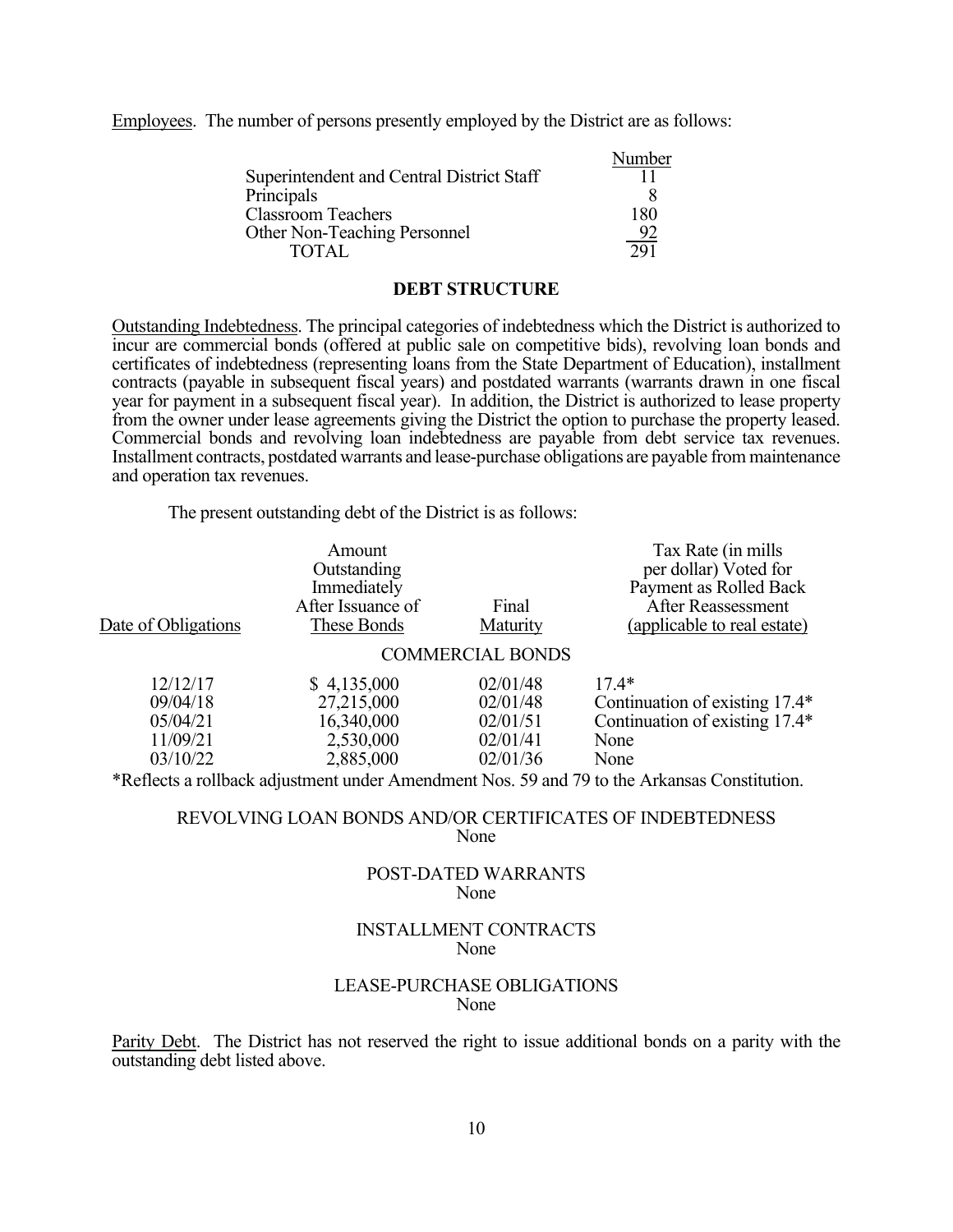Debt Ratio. The ratio of outstanding debt after issuance of these Bonds (\$53,105,000) to current assessed valuation (\$208,189,427) will be 25.51%.

Computation of Dollar Amount of Debt Service Tax Levied. The most recent county-wide reassessment of taxable property was completed in Washington County in 2020. **The next countywide reassessment in Washington County is scheduled for completion in 2025**. For purposes of Amendment 59, the year in which the reassessment is completed is known as the "Base Year." For a general discussion of the reassessment requirement and its effect on assessed value and tax rate, see **FINANCIAL INFORMATION**, Constitutional Amendment Nos. 59 and 79, infra.

Constitutional Amendment No. 79 provides for an annual state credit against ad valorem property tax on a homestead in an amount not less than \$300. Effective with the assessment year 2019, the amount of the credit was increased to \$375. The tax reduction is reflected on the tax bill sent to the property owner by the county collector. Amendment No. 79 provides that the credit shall be applied in a manner that would not impair a bondholder's interest in ad valorem debt service revenue. In addition, Amendment No. 79 provides that the "General Assembly shall, by law, provide for procedures to be followed with respect to adjusting ad valorem taxes or millage pledged for bonded indebted purposes, to assure that the tax or millage levied for bonded indebtedness purposes will, at all times, provide a level of income sufficient to meet the current requirements of all principal, interest, paying agent fees, reserves, and other requirements of the bond indenture."

The taxing units within the county are entitled to reimbursement of the reduction from the annual state credit. Pursuant to legislation, the state sales tax was increased by 0.5%. The purpose of the legislation is to raise revenues that the State sends back to school districts to replace the money lost as a result of the state credit. Therefore, for purposes of calculating projected revenues available for debt service discussed below, the District has assumed that it will receive debt service revenues equal to the debt service revenues it would have received prior to the adoption of Amendment No. 79.

The debt service tax levied for collection in 2022 for use in the 2022-2023 school year, and thereafter, has been computed by multiplying the 2020 assessment (\$208,189,427) by the total number of debt service mills (17.4).

For purposes of calculating revenues available for debt service, it has also been assumed that the assessed value of all property in the District will remain the same, without increase or decrease. On this basis, the total debt service tax levied in each year will be as shown under Debt Service Schedule and Coverage, below.

[Remainder of page intentionally left blank]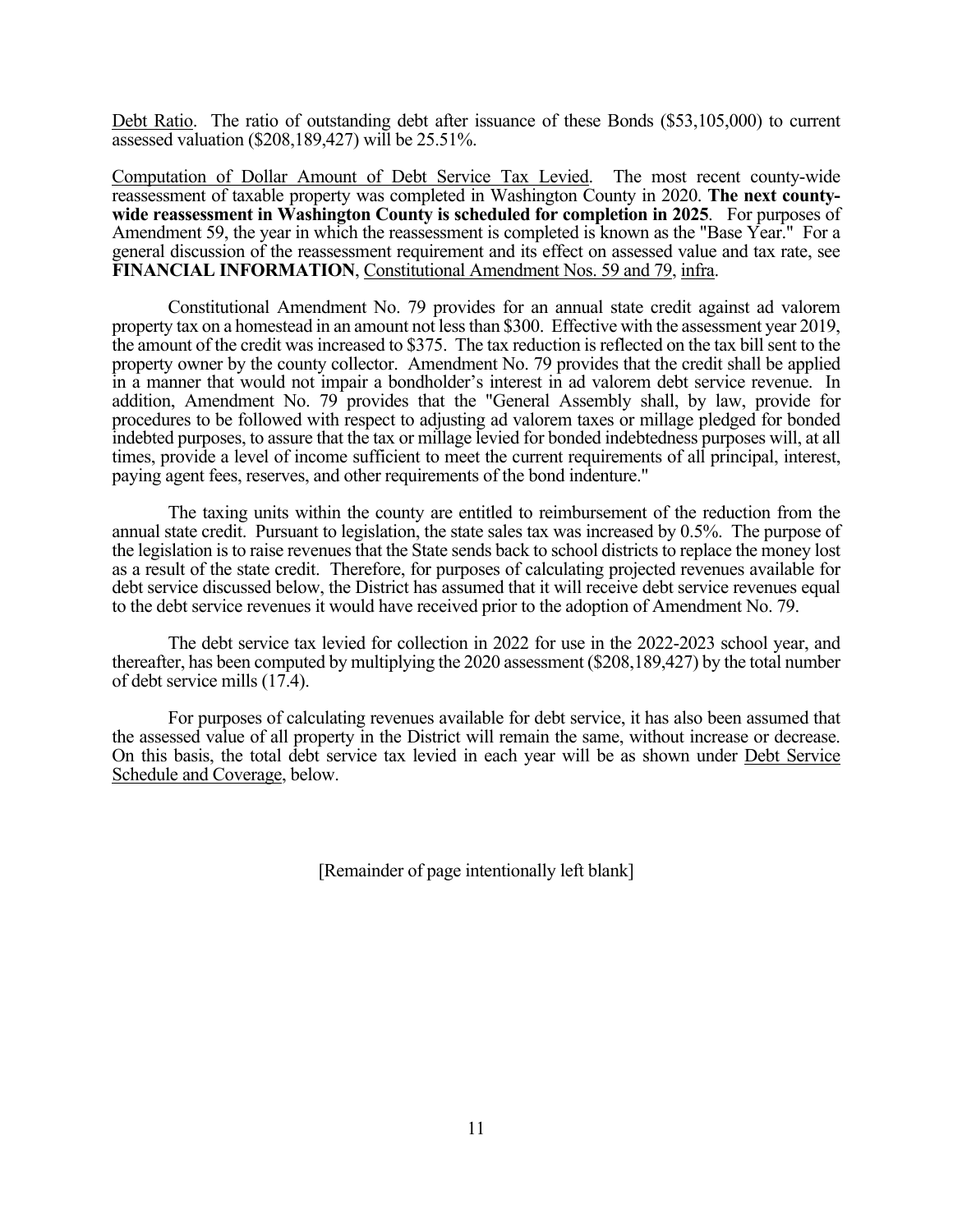Debt Service Schedule and Coverage. For purposes of the following table, it is assumed that the assumptions made in Computation of Dollar Amount of Debt Service Tax Levied are accurate and that the annual rate of tax collections in each year will be 100%. See **FINANCIAL INFORMATION**, Collection of Taxes, for the actual historical rate of collection. On this basis, the annual debt service requirements for previously issued bonds and these Bonds, the revenues available for debt service and coverage while the Bonds are outstanding are as follows:

 $T_{\text{stat}}$ 

|         | i otal              |               |               |          |
|---------|---------------------|---------------|---------------|----------|
| Fiscal  | Principal and       | Total         | Total         |          |
| Year    | Interest of         | Principal and | Revenues      |          |
| Ending  | Previously          | Interest of   | From Debt     |          |
| June 30 | <b>Issued Bonds</b> | These Bonds   | Service Mills | Coverage |
| 2023    | \$2,547,847         | \$162,483     | \$3,622,496   | 1.34     |
| 2024    | 2,544,054           | 246,930       | 3,622,496     | 1.30     |
| 2025    | 2,540,854           | 249,395       | 3,622,496     | 1.30     |
| 2026    | 2,546,404           | 246,295       | 3,622,496     | 1.30     |
| 2027    | 2,548,944           | 243,095       | 3,622,496     | 1.30     |
| 2028    | 2,545,469           | 244,795       | 3,622,496     | 1.30     |
| 2029    | 2,545,719           | 241,208       | 3,622,496     | 1.30     |
| 2030    | 2,546,839           | 242,108       | 3,622,496     | 1.30     |
| 2031    | 2,546,641           | 242,908       | 3,622,496     | 1.30     |
| 2032    | 2,549,419           | 243,608       | 3,622,496     | 1.30     |
| 2033    | 2,544,694           | 244,208       | 3,622,496     | 1.30     |
| 2034    | 2,547,694           | 244,595       | 3,622,496     | 1.30     |
| 2035    | 2,549,131           | 239,765       | 3,622,496     | 1.30     |
| 2036    | 2,552,969           | 239,935       | 3,622,496     | 1.30     |
|         |                     |               |               |          |

Pledge of State Aid. A.C.A. §6-20-1204 provides that if the Trustee does not receive the bond payment from the District at least five (5) calendar days before the principal or interest is due under the Resolution, the Division shall immediately cure any deficiency in payment by making payment in the full amount of the deficiency to the Trustee. If the Division makes the bond payment, and the District fails to remit the full amount to the Division, the Division will withhold from the District the next distribution of state funding.

Uniform Rate of Tax. Amendment No. 74 establishes a statewide 25-mill property tax minimum for maintenance and operation of the public schools (the "Uniform Rate of Tax"). The Uniform Rate of Tax replaces that portion of local school district ad valorem taxes available for maintenance and operation of schools.

Defaults. No debt obligations of the District have been in default as to principal or interest payments or in any other material respect at any time in the last 25 years.

Infectious Disease Outbreak. The World Health Organization has declared a pandemic following the global outbreak of COVID-19, a respiratory disease caused by a new strain of coronavirus.

The potential financial impact on the District cannot be predicted at this time, such as any potential reduction in the District's debt service revenues and the State's ability to cure any deficiency in debt service payment by the District; however, the continued spread of COVID-19 could have a material adverse effect on the District, its student enrollment and collections of the debt service taxes. To date, the COVID-19 pandemic has not negatively impacted the financial operations of the District and the District does not foresee a significant financial impact from COVID-19 in the future.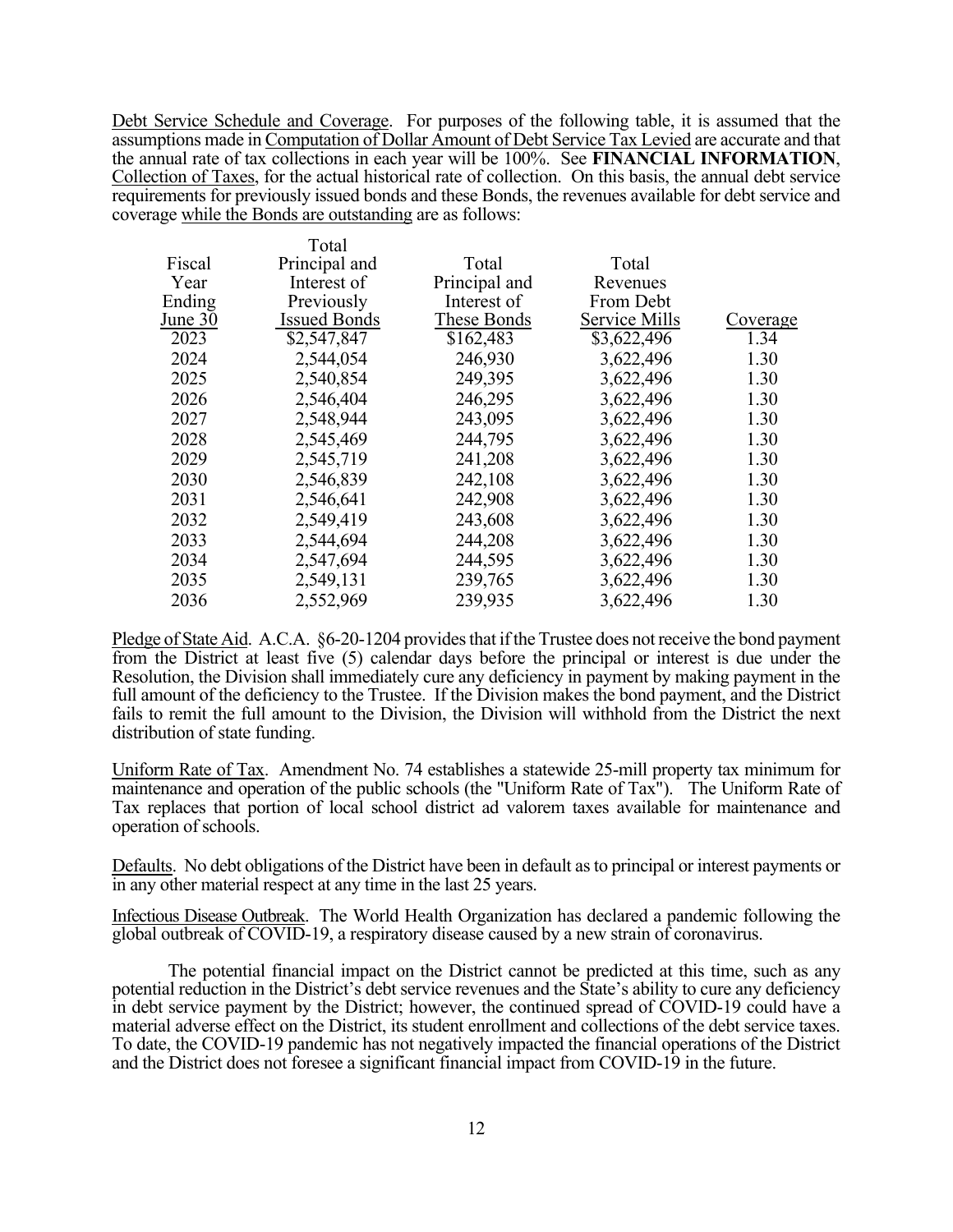It is the goal of the State to have all students physically present for each school year. However, the State has instructed all Districts to be prepared to shift to other delivery methods should the need arise. Certain guidelines guide Districts if a student or students test positive for COVID-19. The guidelines will instruct the District on what response is required.

## **THE RESOLUTION**

 Set forth below is a summary of certain provisions of the Resolution. This summary does not purport to be comprehensive and reference is made to the full text of the Resolution for a complete description of its provisions.

Bond Fund. The pledged revenues will be deposited into a Bond Fund which will be held by, or under the direction of, the District. Moneys in the Bond Fund will be used solely for the payment of principal of, interest on and Trustee's fees in connection with the Bonds, except as otherwise specifically provided in the Resolution. Any surplus of the pledged revenues over and above the amount necessary to insure the payment as due of principal of, interest on and Trustee's fees in connection with the Bonds will be released from the pledge and may be withdrawn from the Bond Fund and used for other school purposes. The Treasurer of the District will withdraw from the Bond Fund and deposit with the Trustee, not later than fifteen (15) calendar days before each interest payment date and not later than fifteen (15) calendar days before the due date of any Trustee fees, moneys in an amount equal to the amount of such Bonds or interest, or Trustee's fees, for the sole purpose of paying the same, and the Trustee shall apply such moneys for such purpose.

Deposit of Sale Proceeds. The Bonds will be delivered to the Trustee upon payment by the purchaser of the Bonds in cash of the purchase price (the "total sale proceeds"). The amount necessary to accomplish the Refunding will be applied for such purpose. The amount necessary to pay the costs and expenses of issuing the Bonds shall be applied for such purposes. The balance of the total sale proceeds will be deposited into the Redemption Fund (defined in the Resolution) in integral multiples of \$5,000. Any balance remaining after making the deposit into the Redemption Fund shall be deposited into the Bond Fund.

Investments. (a) The District may, from time to time, invest moneys held for the credit of the Bond Fund in direct obligations of the United States of America or obligations the principal of and interest on which are fully guaranteed by the United States of America ("Government Obligations") or in bank certificates of deposit the principal of and interest on which are fully insured by the Federal Deposit Insurance Corporation. The Trustee shall, to the extent practicable, invest moneys held for the credit of the Redemption Fund in Government Obligations.

(b) Investments shall remain a part of the Fund from which the investment was made. All earnings and profits from investments shall be credited to and all losses charged against, the Fund from which the investment was made.

Trustee. The Trustee was designated by the Underwriter.

The Trustee shall only be responsible for the exercise of good faith and reasonable prudence in the execution of its trust. The Trustee is not required to take any action for the protection of Bondholders unless it has been requested to do so in writing by the holders of not less than 10% in principal amount of the Bonds then outstanding and offered reasonable security and indemnity against the cost, expenses and liabilities to be incurred therein or thereby.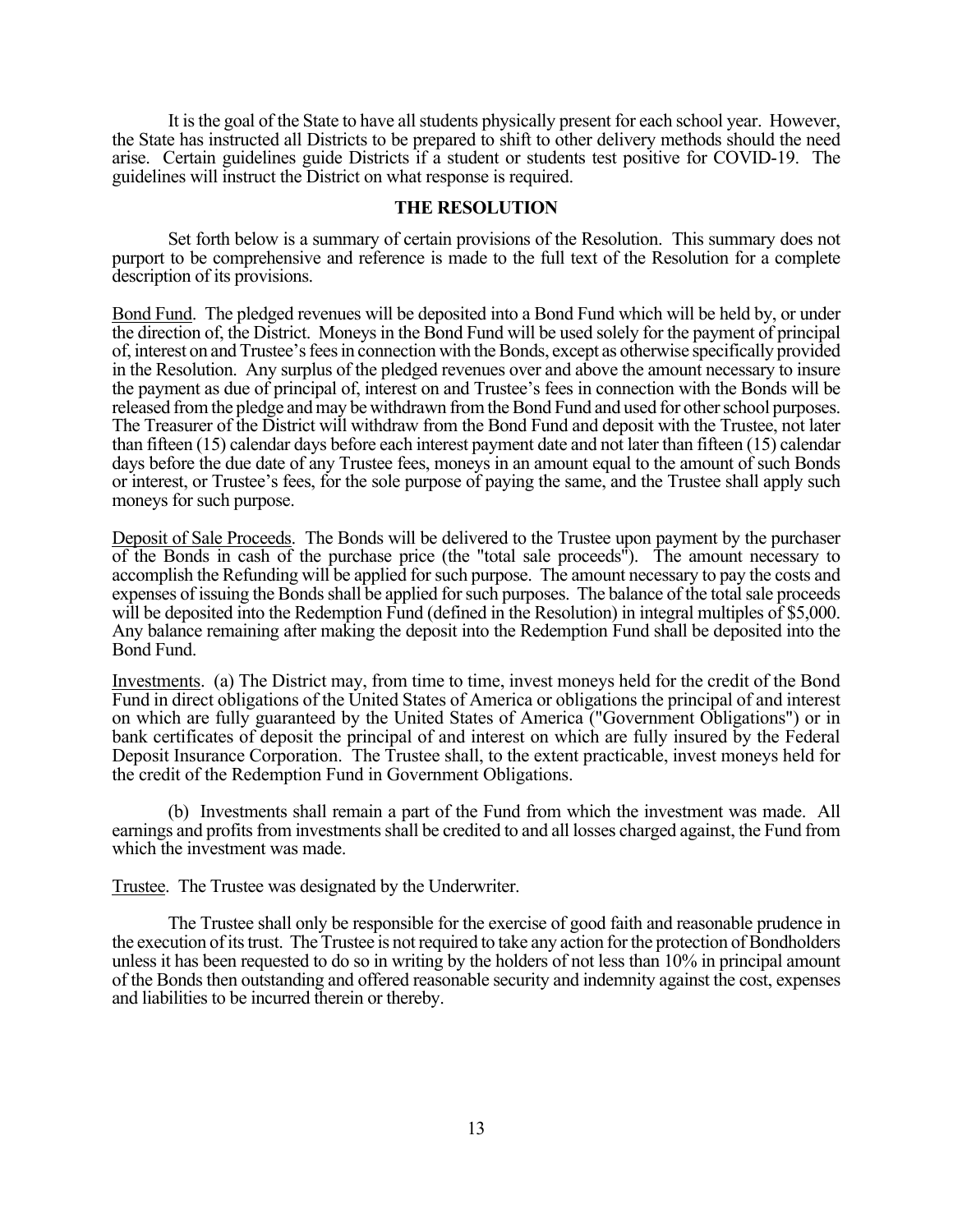The Trustee may resign by giving notice in writing to the Secretary of the Board of Directors. Such resignation shall be effective upon the appointment of a successor Trustee by the District and acceptance of appointment by the successor. If the District fails to appoint a successor Trustee within 30 days of receiving notice of resignation, the Trustee may apply to a court of competent jurisdiction for appointment of a successor. The holders of a majority in principal amount of outstanding Bonds, or the Board of Directors of the District, may at any time, with or without cause, remove the Trustee and appoint a successor Trustee.

Modification of Terms of Bonds. The terms of the Bonds and the Resolution will constitute a contract between the District and the registered owners of the Bonds. The owners of not less than 75% in aggregate principal amount of the Bonds then outstanding have the right, from time to time, to consent to the adoption by the District of resolutions modifying any of the terms or provisions contained in the Bonds or the Resolution; provided, however, there shall not be permitted (a) any extension of the maturity of the principal of or interest on any Bond, or (b) a reduction in the principal amount of any Bond or the rate of interest thereon, or (c) the creation of any additional pledge on the revenues pledged to the Bonds other than as authorized in the Resolution, or (d) a privilege or priority of any Bond or Bonds over any other Bond or Bonds, or (e) a reduction in the aggregate principal amount of the Bonds required for such consent.

Defeasance. When all of the Bonds shall have been paid or deemed paid, the pledge in favor of the Bonds (see **BONDS BEING OFFERED**, Security and Source of Payment, supra) shall be discharged and satisfied. A Bond shall be deemed paid when there shall have been deposited in trust with the Trustee or with another bank or trust company (which other bank or trust company must be a member of the Federal Reserve System), as escrow agent under an escrow deposit agreement requiring the escrow agent to apply the proceeds of the deposit to pay the principal of and interest on the Bond as due at maturity or upon redemption prior to maturity, moneys or Government Securities sufficient to pay when due the principal of and interest on the Bond. If the principal of the Bond is to become due by redemption prior to maturity, notice of such redemption must have been duly given or provided for. "Government Securities" shall mean direct or fully guaranteed obligations of the United States of America, noncallable, maturing on or prior to the maturity or redemption date of the Bond. In determining the sufficiency of a deposit there shall be considered the principal amount of such Government Securities and interest to be earned thereon until their maturity.

Defaults and Remedies. If there is any default in the payment of the principal of or interest on any Bond, or if the District defaults in the performance of any other covenant in the Resolution, the Trustee may, and upon the written request of the owners of not less than 10% in principal amount of the Bonds then outstanding shall, by proper suit compel the performance of the duties of the officials of the District under the Constitution and laws of the State of Arkansas and under the Resolution and protect and enforce the rights of the owners by instituting appropriate proceedings at law or in equity or by other action deemed necessary or desirable by the Trustee. If any default in the payment of principal or interest continues for 30 days the Trustee may, and upon the request of the owners of not less than 10% in principal amount of the then outstanding Bonds shall, declare all outstanding Bonds immediately due and payable together with accrued interest thereon.

No owner of any Bond shall have any right to institute any suit, action, mandamus or other proceeding in equity or at law for the protection or enforcement of any right under the Bonds or the Resolution or under the Constitution and laws of the State of Arkansas, unless such owner previously shall have given written notice to the Trustee of the default, and unless the owners of not less than 10% in principal amount of the then outstanding Bonds shall have made written request of the Trustee to take action, shall have afforded the Trustee a reasonable opportunity to take such action, and shall have offered to the Trustee reasonable security and indemnity against the cost, expenses and liabilities to be incurred and the Trustee shall have refused or neglected to comply with such request within a reasonable time. No one or more owners of the Bonds shall have any right in any manner by his or their action to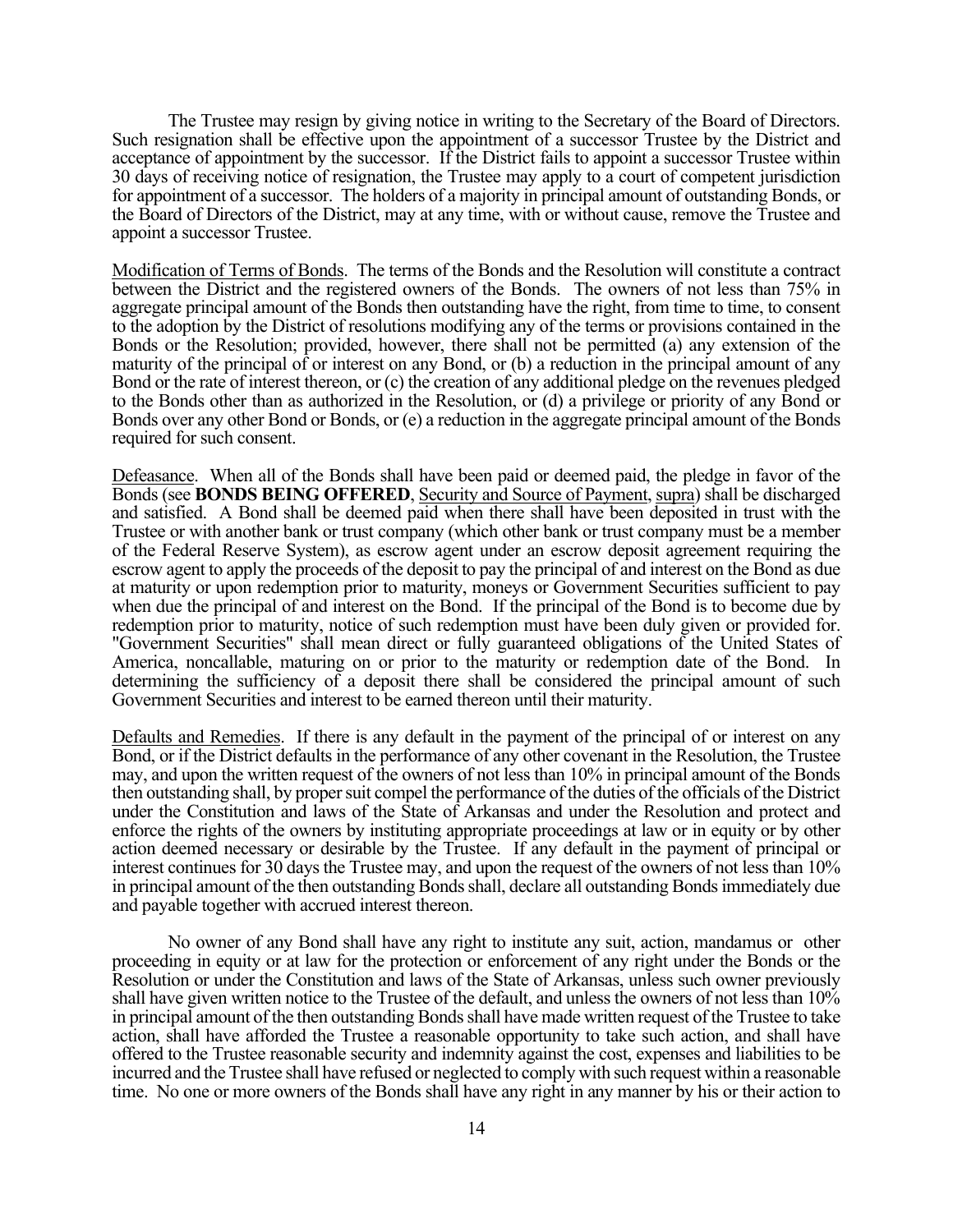affect, disturb or prejudice the security of the Resolution, or to enforce any right thereunder except in the manner provided in the Resolution. All proceedings at law or in equity shall be instituted, had and maintained in the manner provided in the Resolution and for the benefit of all owners of outstanding Bonds. Any individual rights of action are restricted by the Resolution to the rights and remedies therein provided. Nothing shall, however, affect or impair the right of any owner to enforce the payment of the principal of and interest on any Bond at and after the maturity thereof.

Action may be taken by the Trustee without possession of any Bond, and any such action shall be brought in the name of the Trustee and for the benefits of all the owners of Bonds.

No delay or omission of the Trustee or any owner of a Bond to exercise any right or power accrued upon any default shall impair any such right or power or be construed to be a waiver of any such default or acquiescence therein, and every power and remedy given to the Trustee and to the owners of the Bonds may be exercised from time to time and as often as may be deemed expedient.

The Trustee may, and upon the written request of the owners of not less than 10% in principal amount of the Bonds then outstanding shall, waive any default which shall have been remedied before the entry of final judgment or decree in any suit, action or proceeding or before the completion of the enforcement of any other remedy. No such waiver shall extend to or affect any other existing or subsequent default or defaults or impair any rights or remedies consequent thereon.

There is no requirement that the District furnish periodic evidence as to the absence of default or as to the compliance with the terms of the Bonds, the Resolution or law.

[Remainder of page intentionally left blank]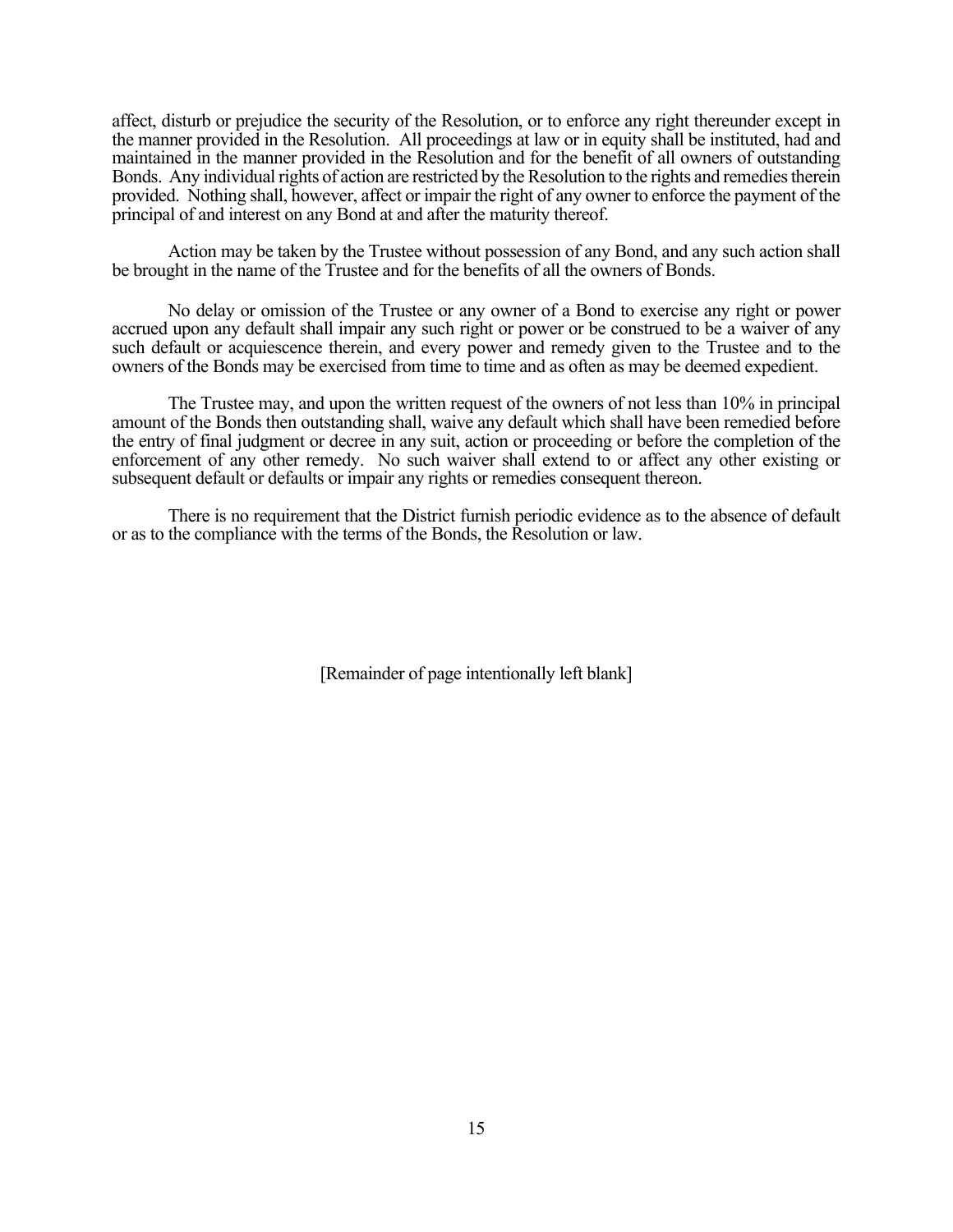## **FINANCIAL INFORMATION**

Sources and Uses of Funds. The following combined summary of Revenues, Expenditures and Fund Balances are taken from the District's 2018, 2019 and 2020 Audits. For complete information concerning the District, please review the actual Audits at www.arklegaudit.gov/.

| <b>REVENUES</b>                                    | 2020             | 2019           | 2018          |
|----------------------------------------------------|------------------|----------------|---------------|
| Local revenues                                     | \$7,143,972      | \$7,478,856    | \$7,420,240   |
| Activity revenue                                   | 544,940          | 579,777        | 614,827       |
| State assistance                                   | 13,852,705       | 13,442,819     | 13,428,704    |
| Restricted federal aid                             | $\overline{0}$   | $\overline{0}$ | $\theta$      |
| <b>TOTAL REVENUES</b>                              | \$21,541,617     | \$21,501,452   | \$21,463,771  |
|                                                    |                  |                |               |
| <b>EXPENDITURES</b>                                |                  |                |               |
| Regular programs                                   | \$8,116,808      | \$ 8,071,265   | \$7,912,299   |
| Special education                                  | 1,362,229        | 1,333,668      | 1,366,004     |
| Vocational education                               | 776,894          | 822,680        | 767,523       |
| Compensatory education                             | 70,591           | 77,906         | 99,469        |
| Support services                                   | 3,972,162        | 3,997,516      | 4,053,473     |
| Other educational programs                         | 1,311,922        | 1,310,703      | 1,258,845     |
| Facilities acquisition and construction            | 166,449          | $\theta$       | $\Omega$      |
| Operation and maintenance                          | 2,383,374        | 2,435,458      | 2,233,210     |
| Non program cost                                   | 0                | 0              | $\mathbf{0}$  |
| Student transportation                             | 800,591          | 688,692        | 776,375       |
| Activity expenditures                              | 505,940          | 576,689        | 633,421       |
| Debt Service - Principal                           | $\boldsymbol{0}$ | $\overline{0}$ | $\theta$      |
| Debt Service - Interest                            | 0                | 0              | 0             |
| <b>TOTAL EXPENDITURES</b>                          | \$19,466,960     | \$19,314,577   | \$19,100,619  |
|                                                    |                  |                |               |
| <b>EXCESS OF REVENUES OVER</b>                     | \$2,074,657      | \$2,186,875    | \$2,363,152   |
| (UNDER) EXPENDITURES<br>OTHER FINANCING SOURCES    | (1,889,511)      | (2,126,507)    |               |
| (USES)                                             |                  |                | (2,374,337)   |
| <b>EXCESS OF REVENUES AND</b>                      | 185,146          | 60,368         | (11, 185)     |
| OTHER SOURCES OVER (UNDER)                         |                  |                |               |
| <b>EXPENDITURES AND OTHER USES</b>                 |                  |                |               |
|                                                    |                  |                |               |
| <b>FUND BAL, BEG OF YEAR</b><br>$(\text{July } 1)$ | 999,854          | 939,486        | 950,671       |
| FUND BAL, END OF YEAR                              |                  |                |               |
| (JUNE 30)                                          | \$1,185,000      | \$<br>999,854  | \$<br>939,486 |

[Remainder of page intentionally left blank]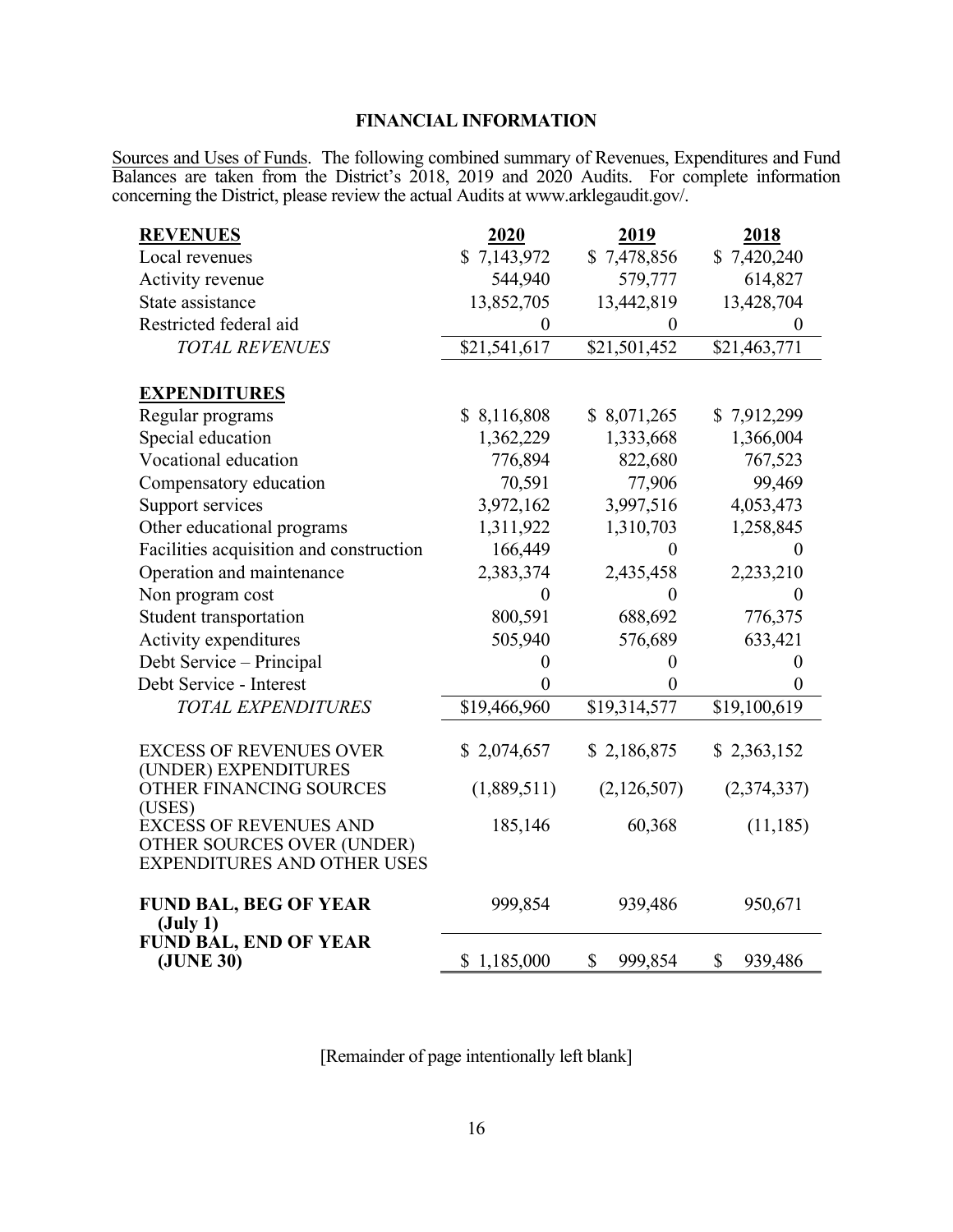Collection of Taxes. Tax collections of the ad valorem tax levied by the District are shown in the following table. School taxes voted at the school election are collected in the next calendar year and normally received by and used by the District during the school fiscal year beginning in such calendar year.

| School    | School      | School        | Rate of Collections             |
|-----------|-------------|---------------|---------------------------------|
| Year      | Tax Levied  | Tax Collected | (net of collection fees) $(\%)$ |
| 2016-2017 | \$6,826,997 | \$6,856,986   | 100.44                          |
| 2017-2018 | 7,142,224   | 7,232,254     | 101.26                          |
| 2018-2019 | 7,327,843   | 7,313,276     | 99.80                           |
| 2019-2020 | 7,576,675   | 7,048,475     | 93.03                           |
| 2020-2021 | 7,819,236   | 8,705,003     | 111.33                          |

5-year average rate of collections – 101.26%

Overlapping Ad Valorem Taxes. The ad valorem taxing entities in the State of Arkansas are municipalities, counties, school districts and community college districts. All taxable property located within the boundaries of a taxing entity is subject to taxation by that entity. Thus property within the District is also subject to county ad valorem taxes. Property located within a municipality and/or within a community college district is also subject to taxation by that entity or entities. The ad valorem taxing entities whose boundaries overlap the District and their real estate ad valorem tax rates are:

|                            | <b>Total Tax Rate</b> |
|----------------------------|-----------------------|
| Name of Overlapping Entity | $(in \, mills)$       |
| City of Farmington         | 5.0                   |
| City of Fayetteville       | 6.8                   |
| <b>Washington County</b>   | 6.5                   |

Assessment of Property and Collection of Property Taxes. (a) Under Amendment No. 59 to the Arkansas Constitution, all property is subject to taxation except for the following exempt categories: (i) public property used exclusively for public purposes; (ii) churches used as such; (iii) cemeteries used exclusively as such; (iv) school buildings and apparatus; (v) libraries and grounds used exclusively for school purposes; (vi) buildings, grounds and materials used exclusively for public charity; and (vii) intangible personal property to the extent the General Assembly has exempted it from taxation, provided that it be taxed at a lower rate, or provided for its taxation on a basis other than ad valorem. Amendment No. 59 also authorizes the General Assembly to exempt from taxation the first \$20,000 of value of a homestead of a taxpayer 65 years of age or older.

Amendment No. 59 provides that, except as otherwise provided therein in connection with the transition period following a county-wide reassessment (see Constitutional Amendment Nos. 59 and 79, infra), (1) residential property used solely as the principal place of residence of the owner shall be assessed in accordance with its value as a residence, (2) land (but not improvements thereon) used primarily for agricultural, pasture, timber, residential and commercial purposes shall be assessed upon the basis of its value for such use, and (3) all other real and tangible personal property subject to taxation shall be assessed according to its value (the Arkansas Supreme Court has held that the unqualified word "value," as used in a prior, substantially identical, constitutional provision, means "current market value").

(b) Property owned by public utilities and common carriers and "used and/or held for use in the operation of the company . . ." is assessed for tax purposes by the Tax Division of the Arkansas Public Service Commission. A.C.A. § 26-26-1605 provides that the Tax Division "shall assess the property at its true and full market or actual value" and that all utility property of a company, whether located within or without the State of Arkansas, is to be valued as a unit. Annually, the company files a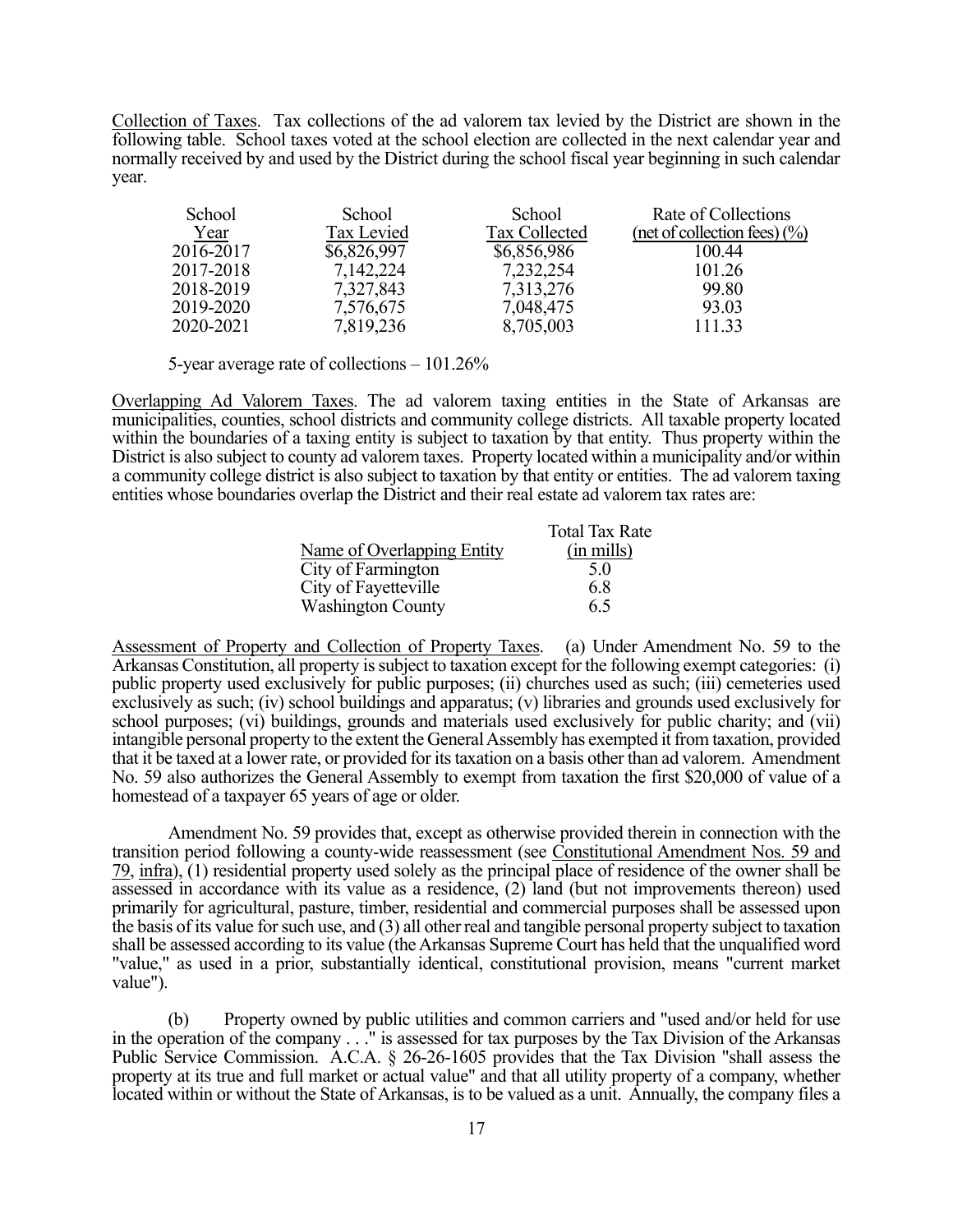report with the Tax Division. The Tax Division reviews these reports, along with other reports (such as reports to shareholders, the Federal Communications Commission, the Federal Energy Regulatory Commission and the Interstate Commerce Commission), to determine the value of the property. Valuation is currently made on the basis of a formula, as set forth in A.C.A. § 26-26-1607, with consideration given to (i) original cost less depreciation, replacement cost less depreciation or reconstruction cost less depreciation; (ii) market value of capital stock and funded debt; and (iii) capitalization of income. As provided in A.C.A. § 26-26-1611, once the value of a company's property as a unit is determined, the Tax Division removes the value allocable to out-of-state property and assigns the remainder among Arkansas taxing units on the basis of value within each jurisdiction. The Tax Division certifies the assessment to the county assessor who enters the assessment as certified on the county assessment roll. County officials have no authority to change such assessment. See **LEGAL MATTERS**, Legal Proceedings.

All other property is assessed by the elected assessor of each Arkansas county (or other official or officials designated by law). This includes both real and tangible personal property. Amendment No. 79 to the Arkansas Constitution requires each county to appraise all market value real estate normally assessed by the county assessor at its full and fair value at a minimum of once every five (5) years.

(c) Amendment No. 79 requires the county assessor (or other official or officials designated by law), after each county-wide reappraisal, to compare the assessed value of each parcel of real property reappraised or reassessed to the prior year's assessed value. If the assessed value of the parcel increased, then the assessed value of that parcel must be adjusted as provided below.

Subject to subsection (e) below, if the parcel is not the homestead and principal place of residence ("homestead") of a taxpayer, then any increase in the assessed value in the first year after reappraisal cannot be greater than 10% (or 5% if the parcel is the taxpayer's homestead) of the assessed value for the previous year. For each year thereafter, the assessed value shall increase by an additional 10% (or 5% if the parcel is the taxpayer's homestead) of the assessed value for the year preceding the first assessment resulting from reappraisal; however, the increase cannot exceed the assessed value determined by the reappraisal prior to adjustment under Amendment No. 79.

For property owned by public utilities and common carriers, any annual increase in the assessed value cannot exceed more than 10% of the assessed value for the previous year. The provisions of this subsection (c) do not apply to newly discovered real property, new construction or substantial improvements to real property.

(d) If a homestead is purchased or constructed on or after January 1, 2001 by a disabled person or by a person over age 65, then that parcel will be assessed based on the lower of the assessed value as of the date of purchase (or construction) or a later assessed value. If a person is disabled or is at least 65 years of age and owns a homestead on January 1, 2001, then the homestead will be assessed based on the lower of the assessed value on January 1, 2001 or a later assessed value. When a person becomes disabled or reaches age 65 on or after January 1, 2001, that person's homestead should thereafter be assessed based on the lower of the assessed value on the person's 65th birthday, on the date the person becomes disabled or a later assessed value. This subsection (d) does not apply to substantial improvements to real property. For real property subject to subsection (e) below, the applicable date in this subsection (d), in lieu of January 1, 2001, is January 1 of the year following the completion of the adjustments to assessed value required in subsection (e).

(e) If, however, there has been no county-wide reappraisal and resulting assessed value of property between January 1, 1986, and December 31, 2000, then real property in that county is adjusted differently. In that case, the assessor (or other official or officials designated by law) compares the assessed value of each parcel to the assessed value of the parcel for the previous year. If the assessed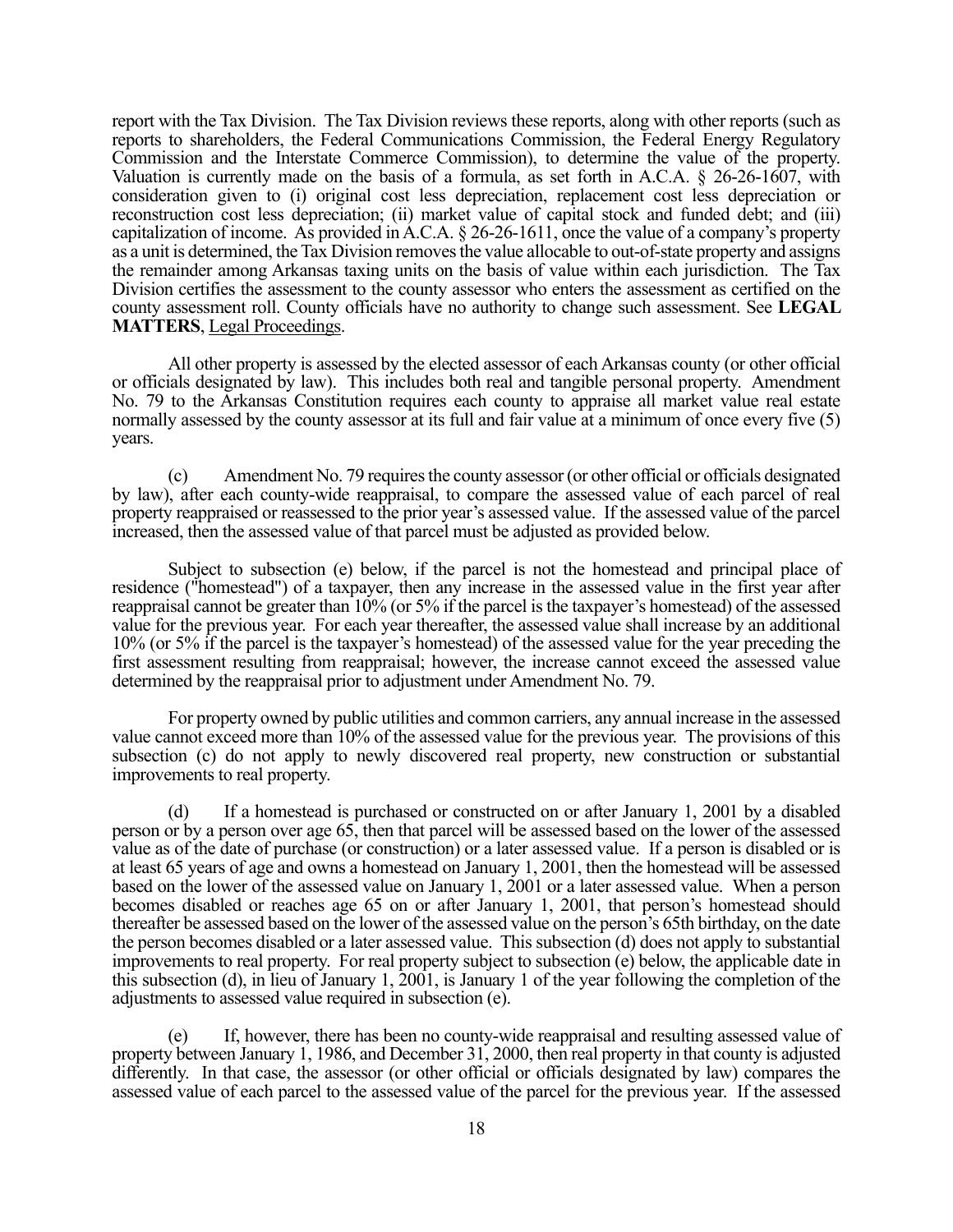value of the parcel increases, then the assessed value of the parcel for the year in which the parcel is reappraised or reassessed is adjusted by adding one-third (l/3) of the increase to the assessed value for the year prior to appraisal or reassessment. An additional one-third  $(1/3)$  of the increase is added in each of the next two (2) years.

The adjustment contemplated by subsection (e) does not apply to the property of public utilities or common carriers. No adjustment will be made for newly discovered real property, new construction or substantial improvements to real property.

(f) Property is currently assessed in an amount equal to 20% of its value. The percentage can be increased or decreased by the General Assembly.

The total of the millage levied by each taxing entity (municipalities, counties, school districts and community college districts) in which the property is located is applied against the assessed value to determine the tax owed. The assessed value of taxable property is revised each year and the total millage levied in that calendar year is applied against the assessed value for the calendar year. Assessed value for each year is determined as of January 1 of that year. Tangible personal property, including automobiles, initially acquired after January 1 and before June 1 is required to be assessed in the year of acquisition. Otherwise, only property owned by a taxpayer on January 1 is assessed for that calendar year.

The total taxes levied by all taxing authorities are collected together by the county collector of the county in which the property is located in the calendar year immediately following the year in which levied. Taxes are due and payable between the first business day in March and October 15, inclusive. Taxes not paid by October 15 are delinquent and subject to a 10% penalty. Real estate as to which taxes are delinquent for two successive years is certified to the State Land Commissioner, who offers the property for sale. The proceeds of such sale are distributed among the taxing authorities. Delinquent real property may be redeemed by the taxpayer within two years of the delinquency. Delinquent personal property taxes may be collected by distraint and public sale of the taxpayer's property.

Constitutional Amendment Affecting Personal Property Taxes. At the 1992 general election, a Constitutional amendment was approved which exempts from all personal property taxes items of household furniture and furnishings, clothing, appliances and other personal property used within the home. The effective date of the amendment was January 1, 1993.

Constitutional Amendment Nos. 59 and 79. Prior to the adoption of Amendment No. 59 to the Arkansas Constitution, the Constitution mandated that:

"All property subject to taxation shall be taxed according to its value, that value to be ascertained in such manner as the General Assembly shall direct, making the same equal and uniform throughout the State. No one species of property from which a tax may be collected shall be taxed higher than other species of property of equal value . . . ."

In the case of Arkansas Public Service Commission v. Pulaski County Board of Equalization, 266 Ark. 64, 582 S.W.2d 942 (June 25, 1979), the Supreme Court of Arkansas held that the then current assessment process, as prescribed by certain legislation and administrative regulations, was in violation of the Constitutional mandate in that (1) it provided for the assessment of certain property on the basis of "use value" as opposed to market value, (2) it did not provide for equal and uniform assessments throughout the State and (3) it provided for assessments based on past, as opposed to current, market values. The Court ordered a statewide reassessment to bring the assessments into conformity with the constitutional requirements. It was provided that the reassessment would be completed over a five year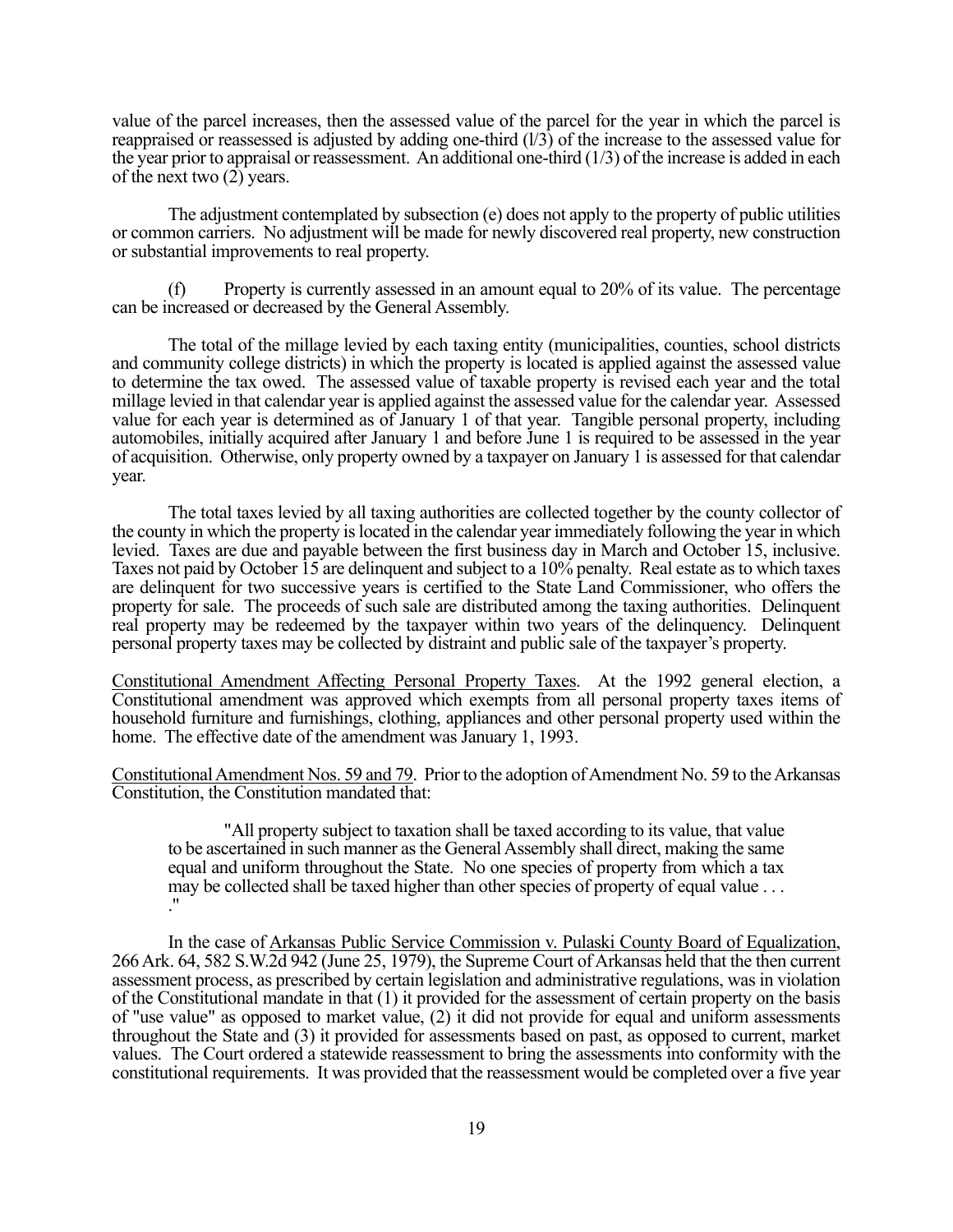period, with 15 of the 75 counties in the State to be reassessed each year. The reassessment was accomplished in calendar years 1981 through 1985.

Legislative studies indicated that the effect of the Court-ordered reassessment would be to substantially increase real estate assessments in most or all counties of the State, with the result being, if tax rates remained the same, to substantially increase real estate taxes. The Arkansas General Assembly submitted to the electors of the State a proposed Constitutional amendment designed to prevent the substantial tax increase that would otherwise result from the reassessment. The proposed Amendment was approved at the 1980 General Election and is now Amendment No. 59 to the Arkansas Constitution.

At the 2000 general election, Constitutional Amendment No. 79 was adopted by a majority of the voters and went into effect on January 1, 2001. Among other things, Amendment No. 79 allows for an annual state credit against ad valorem property tax on a homestead in the amount of not less than \$300. The credit must not be applied in a manner that would impair a bondholder's interest in ad valorem debt service revenues.

Amendment No. 59 provides that whenever a county-wide reassessment results in an increase of assessed value of 10% or more, the tax rate of each taxing unit on property located in that county is to be adjusted as provided in the Amendment. The year in which the reassessment is completed is designated the "Base Year". The assessed valuation for the Base Year is based on the reassessment. Amendment No. 79 requires that rollback adjustments under Amendment No. 59 be determined after the adjustments are made to assessed value under Amendment No. 79. See **FINANCIAL INFORMATION**, Assessment of Property and Collection of Property Taxes.

The tax rate applicable to other real property is computed by (1) deducting from the Base Year assessed value of the real estate the assessed value of newly-discovered real estate and new construction and improvements to real property to arrive at the reassessed value of previously assessed real property, (2) determining the tax rate necessary to produce from the previously assessed real property (on the basis of the Base Year assessment) the same amount of revenues produced from such property in the Base Year (on the basis of the last previous assessed value and the tax rate applicable to collections in the Base Year), and (3) either (a) fixing the tax rate determined in (2) as the tax rate for the real property, including newly-discovered real property and new construction and improvements to real estate, or (b) if the tax rate so fixed would produce less than 110% of the revenues from real estate produced in the Base Year, increasing the tax rate in an amount sufficient to produce such 110% of revenues.

The General Assembly, in Act No. 848 of 1981, implemented the procedures of Amendment No. 59. A.C.A. § 26-26-404, provides that the computation is to be made separately for each tax source or millage levy (in the case of the school districts this would require separate computations for operation and maintenance millage and debt service millage), with the new tax rate for each millage levy to be rounded up to the nearest 1/10 mill. In the case of debt service millage, the tax rate as so adjusted will continue as the continuing annual tax rate until retirement of the bonds to which pledged. The adjusted rate for operation and maintenance millage would be subject to change at each annual school election in accordance with law.

Amendment No. 79 provides that the tax rate for personal property and property of public utilities and regulated carriers should be the same as that for real property. Personal property rates currently not equal to real property rates should be reduced to the level of the real property rate unless a higher rate is "necessary to provide a level of income sufficient to meet the current requirements of all principal, interest, paying agent fees, reserves, and other requirements" of a bond issue.

Amendment No. 59 contains the following specific provision in regard to debt service millage: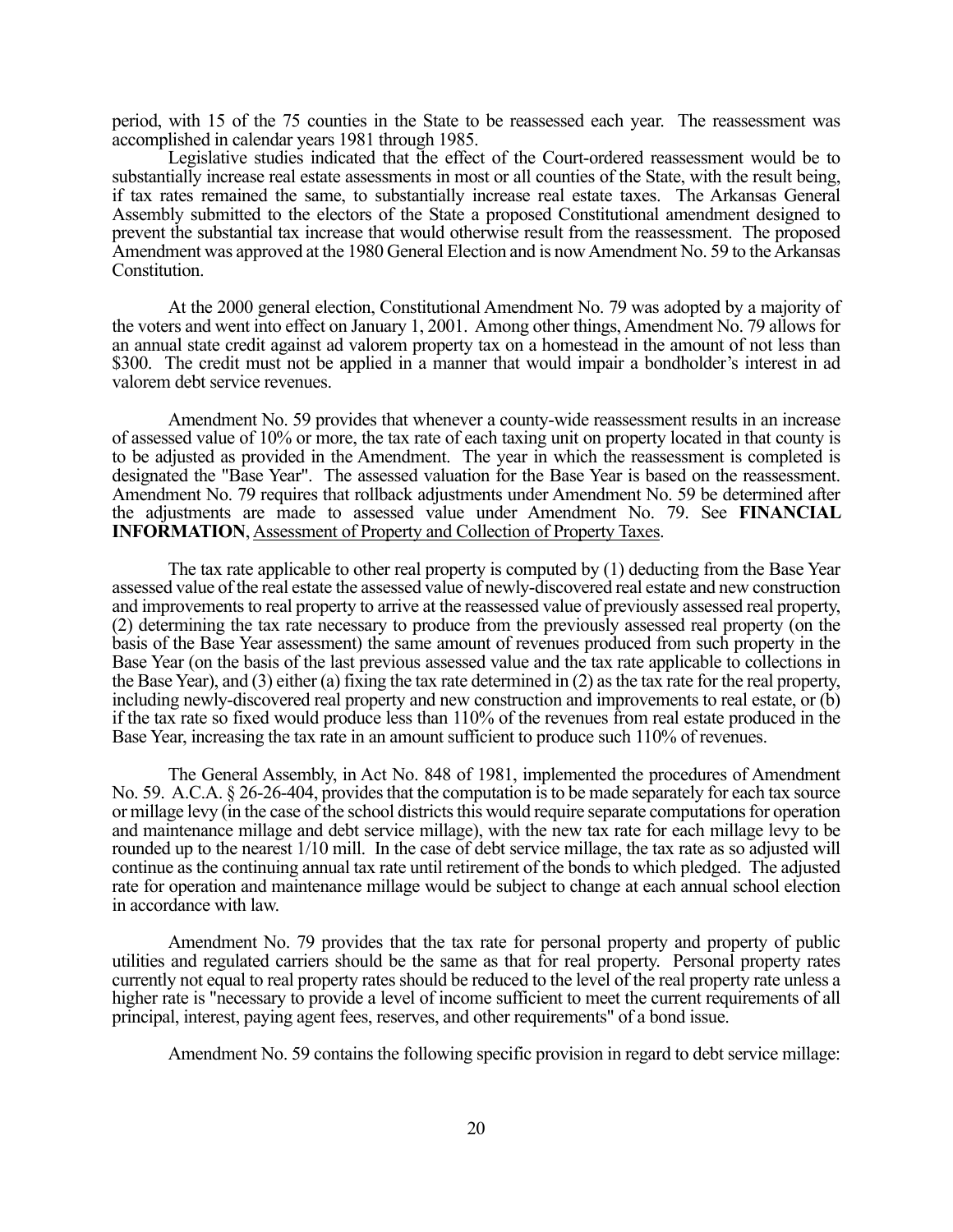"The General Assembly shall, by law, provide for procedures to be followed with respect to adjusting ad valorem taxes or millage pledged for bonded indebtedness purposes, to assure that the adjusted or rolled-back rate of tax or millage levied for bonded indebtedness purposes will, at all times, provide a level of income sufficient to meet the current requirements of all principal, interest, Paying Agent's fees, reserves, and other requirements of the bond indenture."

A.C.A. § 26-26-402(b) provides:

"If it is determined that the adjustment or rollback of millages as provided for herein will render income from millages pledged to secure any bonded indebtedness insufficient to meet the current requirements of all principal, interest, paying agent fees, reserves and other requirements of a bond indenture any such pledged millage shall be rolled back or adjusted only to a level which will produce at least a level of income sufficient to meet the current requirements of all principal, interest, paying agent fees, reserves, and other requirements of the bond indenture."

If the assessed value of all classes of taxable property located in a school district remain at the same level, without increase or decrease, and the total school tax rates applicable to real and personal property remain constant, then the annual revenues derived from taxable real and personal property will be the same in each year. This would be true of annual revenues available for debt service on bonds, as well as other annual revenues of the district.

Major Taxpayers. Based on the 2020 assessment, the top ten taxpayers within the boundaries of the District are:

|                       | Percentage of District's |
|-----------------------|--------------------------|
| <b>Assessed Value</b> | Assessed Value (%)       |
| \$718,570             | 0.35                     |
| 635,448               | 0.31                     |
| 596,680               | 0.29                     |
| 591,812               | 0.28                     |
| 544,599               | 0.26                     |
| 535,650               | 0.26                     |
| 515,829               | 0.25                     |
| 437,328               | 0.21                     |
| 427,456               | 0.21                     |
| 417,920               | 0.20                     |
|                       |                          |

## **LEGAL MATTERS**

Litigation Over State Funding for Schools. In an Order issued November 9, 1994, the Honorable Annabelle C. Imber held that the existing state funding system for public education violated the equal protection provision of the Arkansas Constitution and violated Article 14, § 1 of the Arkansas Constitution by "failing to provide a general, suitable and efficient system of free public education." Lake View School Dist. No. 25 of Phillips County, Arkansas v. Jim Guy Tucker, Case No. 92-5318 (1994). **After years of litigation and legislation, the Arkansas Supreme Court concluded (on May 31, 2007) that the system of public school financing was now in constitutional compliance.**

At the 1996 general election, a Constitutional Amendment was passed ("Amendment No. 74") which establishes a statewide 25-mill property tax minimum for maintenance and operation of the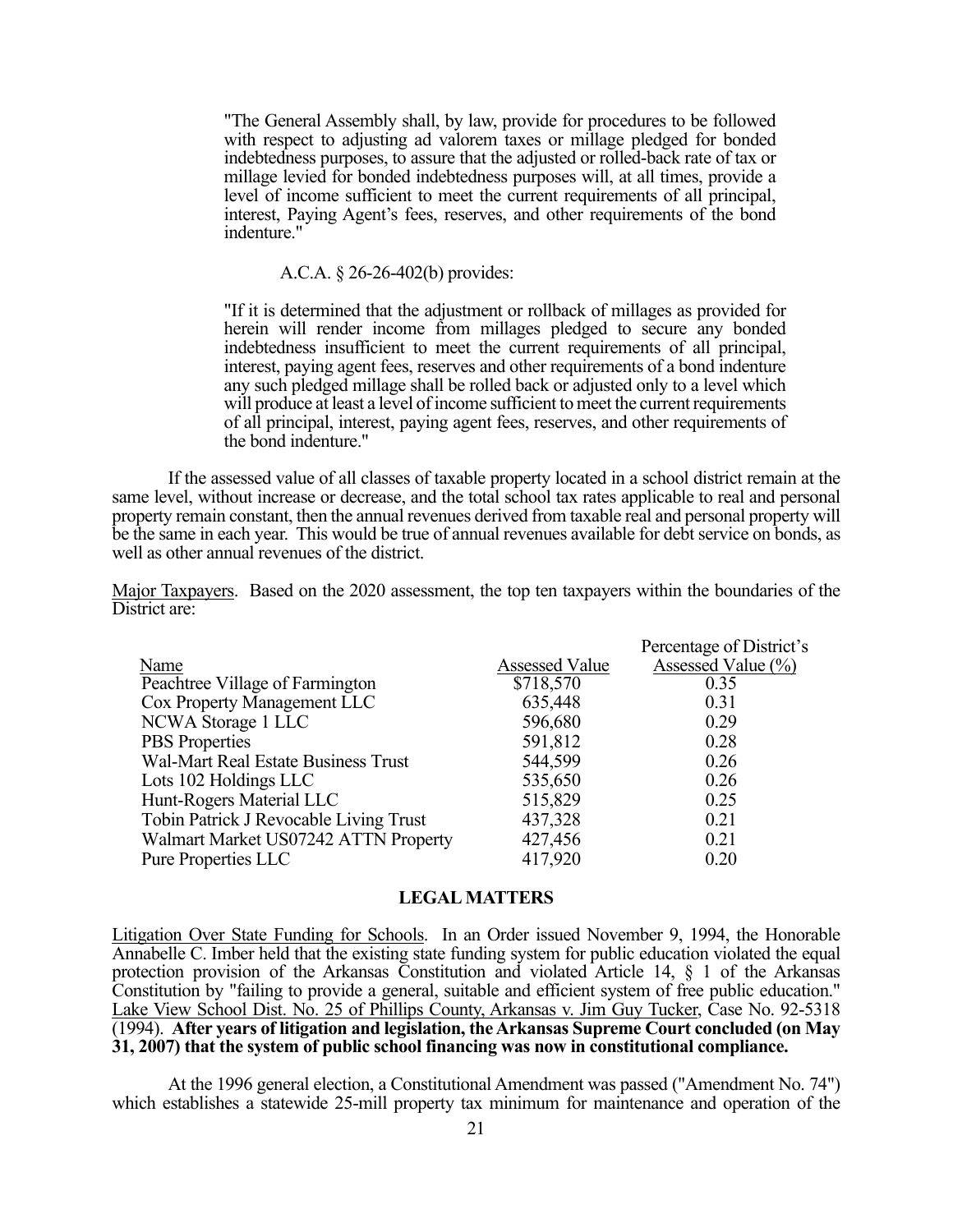public schools (the "Uniform Rate of Tax"). The Uniform Rate of Tax replaces that portion of local school district ad valorem taxes available for maintenance and operation. The Uniform Rate of Tax is to be collected in the same manner as other school property taxes, but the revenues generated from the Uniform Rate of Tax are remitted to the State Treasurer for distribution to the school districts.

Legal Proceedings. No litigation is pending, or to the best knowledge of the District threatened, questioning the existence of the District, its boundaries, the assessed value of taxable property located within the District, any taxes levied by the District, the title of any member of the Board of Directors to his office, or questioning the authority of the District to issue the Bonds or any proceedings relating thereto.

Legal Opinion. Issuance of the Bonds is subject to the unqualified approving opinion of Bond Counsel, to the effect that the Bonds have been lawfully issued under the Constitution and laws of the State of Arkansas and constitute valid, binding and enforceable obligations of the District.

Tax Exemption. In the opinion of Bond Counsel, under existing law, the interest on the Bonds is exempt from Arkansas income tax and from property taxes.

Also, in the opinion of Bond Counsel, interest on the Bonds under existing law (a) is excludable from gross income for federal income tax purposes, and (b) is not an item of tax preference for purposes of the federal alternative minimum tax. The opinion set forth above is subject to the condition that the District comply with all requirements of the Code that must be satisfied subsequent to the issuance of the Bonds in order that interest thereon be (or continue to be) excludable from gross income for federal income tax purposes. These requirements generally relate to arbitrage and the use of the proceeds of the Bonds. Failure to comply with certain of such requirements could cause the interest on the Bonds to be so included in gross income retroactive to the date of issuance of the Bonds. The District has covenanted to comply with all such requirements.

Prospective purchasers of the Bonds should be aware that (i) with respect to insurance companies subject to the tax imposed by Section 831 of the Code, Section 832(b)(5)(B)(i) reduces the deduction for loss reserves by 15 percent of the sum of certain items, including interest on the Bonds, (ii) interest on the Bonds earned by certain foreign corporations doing business in the United States could be subject to a branch profits tax imposed by Section 884 of the Code, (iii) passive investment income including interest on the Bonds may be subject to federal income taxation under Section 1375 of the Code for Subchapter S corporations that have Subchapter C earnings and profits at the close of the taxable year if greater than 25% of the gross receipts of such Subchapter S corporation is passive investment income, and (iv) Section 86 of the Code requires recipients of certain Social Security and certain Railroad Retirement benefits to take into account in determining gross income, receipts or accruals of interest on the Bonds.

Prospective purchasers of the Bonds should be further aware that Section 265 of the Code denies a deduction for interest on indebtedness incurred or continued to purchase or carry the Bonds or, in the case of a financial institution, that portion of a holder's interest expense allocated to interest on the Bonds, except with respect to certain financial institutions (within the meaning of Section 265(b)(5) of the Code).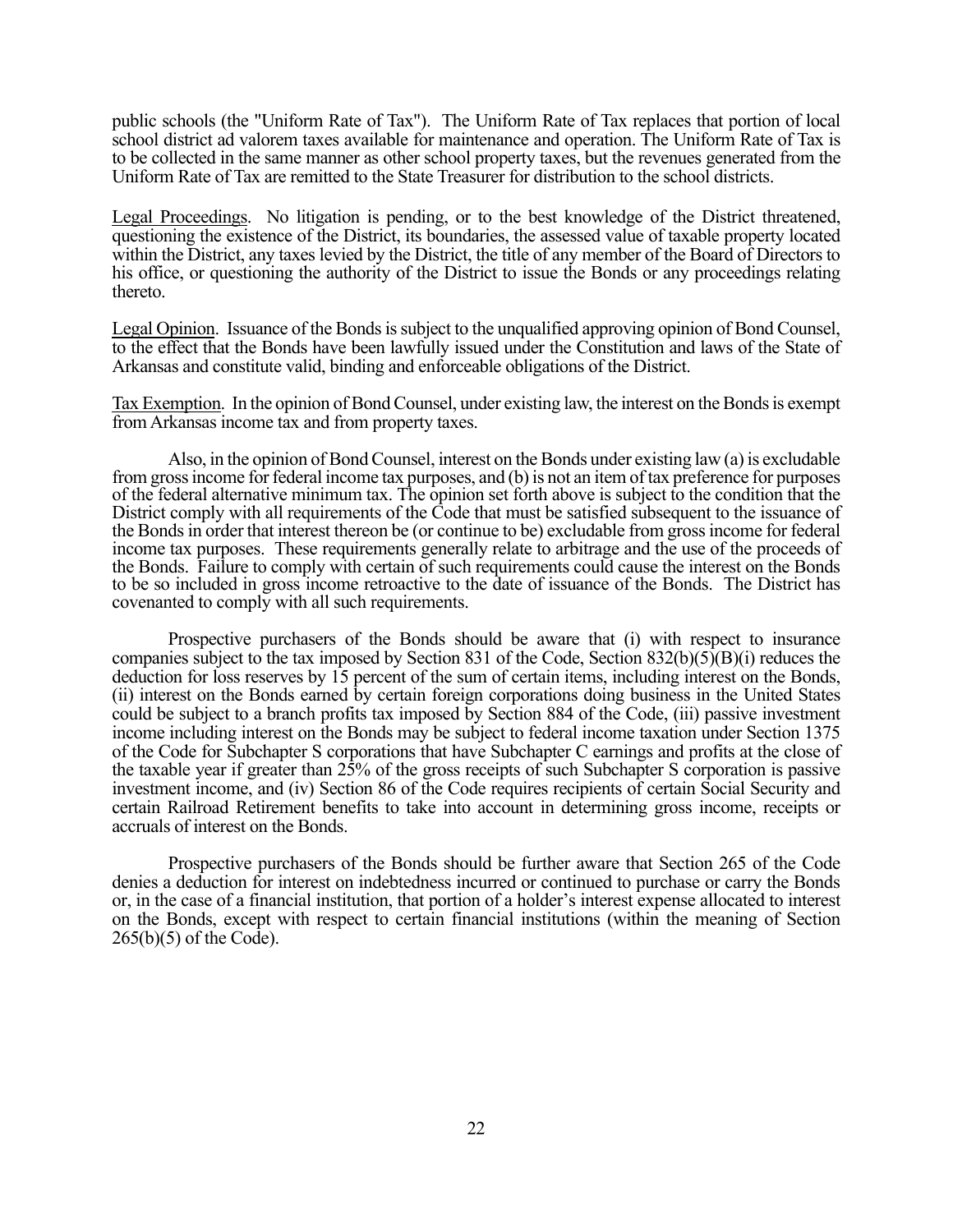An exception allows a deduction of certain interest expense allocable to "qualified tax-exempt obligations." Under the Code, the term includes any obligation which (1) is not a "private activity bond" within the meaning of the Code (excluding from that term "qualified  $501(c)(3)$  bonds"), (2) is issued by an issuer (and subordinate entities) which reasonably anticipates to issue not more than \$10,000,000 of tax-exempt obligations (other than private activity bonds (excluding from that term "qualified 501(c)(3) bonds" under Section 145 of the Code)) during the calendar year, and (3) is so designated by the issuer.

The District has designated the Bonds as "qualified tax-exempt obligations" and has covenanted not to use the proceeds of the Bonds in a manner which would cause the Bonds to be "private activity bonds," and has represented that the District and its subordinate entities have not and do not expect to issue more than \$10,000,000 of such tax-exempt obligations during calendar year 2022.

Prospective purchasers of the Bonds should also be aware that A.C.A. § 26-51-431(b) states that Section 265(a) of the Internal Revenue Code is adopted for the purpose of computing Arkansas individual income tax liability. Subsection (c) provides that in computing Arkansas corporation income tax liability, no deduction shall be allowed for interest "on indebtedness incurred or continued to purchase or carry obligations the interest on which is wholly exempt from the taxes imposed by Arkansas law." On December 8, 1993, the Arkansas Department of Finance and Administration Revenue Division issued Revenue Policy Statement 1993-2, which provides in part:

Financial institutions may continue to deduct interest on indebtedness incurred or continued to purchase or carry obligations which generate tax-exempt income to the same extent that the interest was deductible prior to the adoption of Section 17 of Act 785 of 1993 (A.C.A. § 26-51-431(b) and (c)).

As shown on the cover page of this Official Statement, certain of the Bonds are being sold at a premium (collectively, the "Premium Bonds"). An amount equal to the excess of the issue price of a Premium Bond over its stated redemption price at maturity constitutes premium on such Premium Bond. An initial purchaser of a Premium Bond must amortize any premium over such Premium Bond's term using constant yield principles, based on the purchaser's yield to maturity (or, in the case of Premium Bonds callable prior to their maturity, by amortizing the premium to the call date, based on the purchaser's yield to the call date and giving effect to the call premium). As premium is amortized, the amount of the amortization offsets a corresponding amount of interest for the period and the purchaser's basis in such Premium Bond is reduced by a corresponding amount resulting in an increase in the gain (or decrease in the loss) to be recognized for federal income tax purposes upon a sale or disposition of such Premium Bond prior to its maturity. Even though the purchaser's basis may be reduced, no federal income tax deduction is allowed. Purchasers of the Premium Bonds should consult their tax advisors with respect to the determination and treatment of premium for federal income tax purposes and with respect to the state and local tax consequences of owning a Premium Bond.

**Current and future legislative proposals, if enacted into law, clarification of the Code or court decisions may cause interest on the Bonds to be subject, directly or indirectly, in whole or in part, to federal income taxation or otherwise prevent holders of the Bonds from realizing the full current benefit of the tax status of such interest. The introduction or enactment of any legislative proposal or clarification of the Code or court decisions may affect, perhaps significantly, the market price for, or marketability of, the Bonds. Prospective purchasers of the Bonds should consult their own tax advisors regarding any proposed or enacted federal or state tax legislation, regulations or litigation, as to which Bond Counsel expresses no opinion.**

Non-Litigation Certificate. Upon delivery of the Bonds the District will furnish a certificate to the effect that no litigation not described in the Official Statement is then pending which would affect the validity of or security for the Bonds.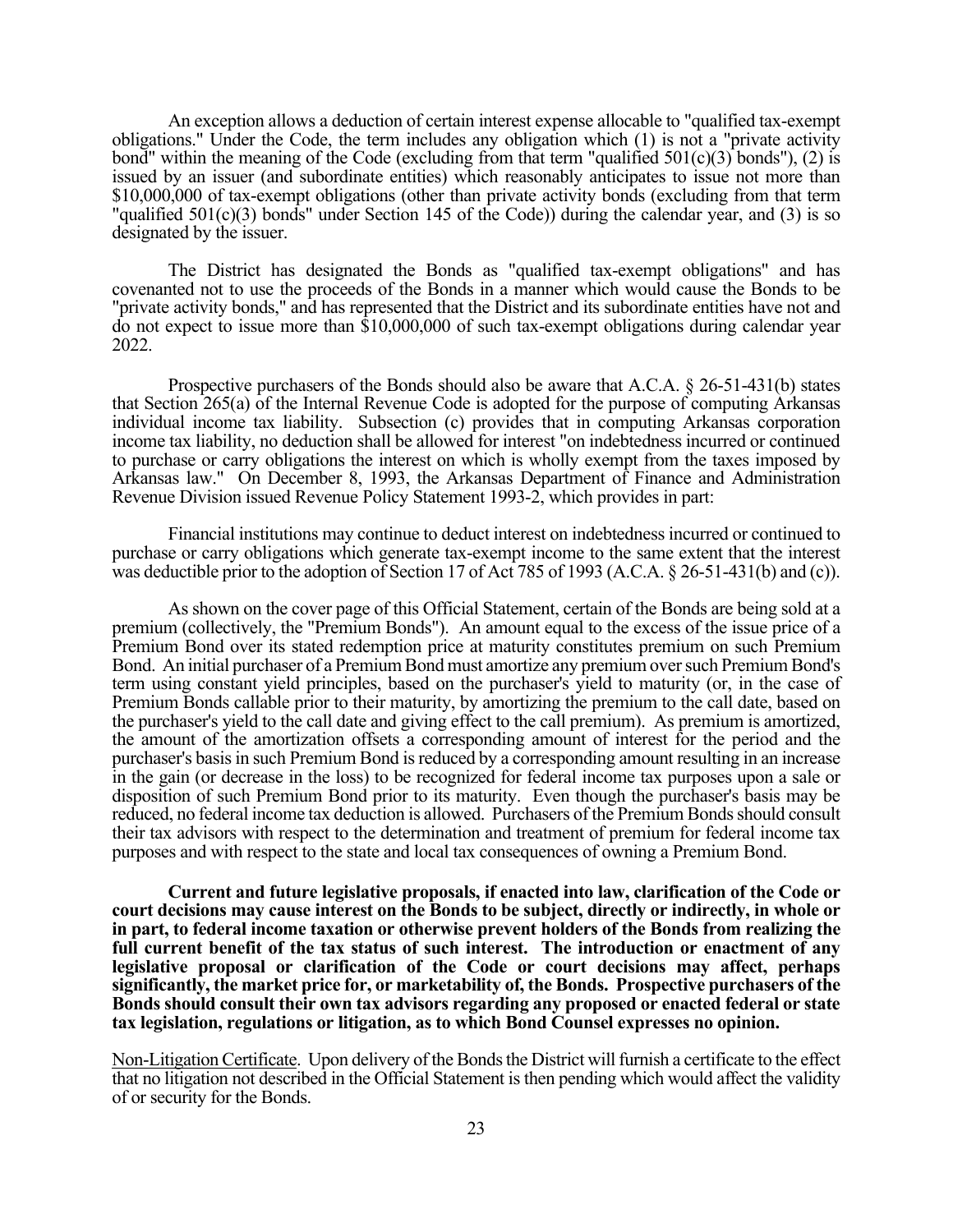Official Statement Certificate. Upon delivery of the Bonds, the District will furnish a certificate to the effect that the Official Statement does not contain any untrue statement of a material fact or omits to state a material fact required to be stated therein to make the statements therein, in the light of the circumstances under which they were made, not misleading.

## **CONTINUING DISCLOSURE CERTIFICATE**

The following is a summary of certain provisions of the Continuing Disclosure Certificate, which will be executed by the District.

Purpose of the Continuing Disclosure Certificate. The Continuing Disclosure Certificate describes the District's continuing obligation to provide certain financial and other information with respect to the Bonds, and is for the benefit of the Beneficial Owners of the Bonds.

Provision of Annual Financial Information and Operating Data. The District has agreed to provide within ninety (90) days after the end of the District's fiscal year, its Annual Financial Report ("AFR"). The AFR will include, among other things, the information contained under **DESCRIPTION OF THE SCHOOL DISTRICT**, Assessed Valuation, **DEBT STRUCTURE**, Outstanding Indebtedness, **DEBT STRUCTURE**, Debt Service Schedule and Coverage, **FINANCIAL INFORMATION**, Sources and Uses of Funds, and **FINANCIAL INFORMATION**, Collection of Taxes. The District will also provide its audit within ninety (90) days after the audit has been completed and received by the District. The annual financial statements shall be prepared using accounting practices prescribed by A.C.A. § 10-4-413 as it may be amended from time to time, or any successor statute, and shall be audited by the Legislative Joint Auditing Committee, Division of Legislative Audit of the State of Arkansas, or by an independent certified public accountant. The District shall also provide, not later than ninety (90) days after the end of the District's fiscal year, its LEA Financial Report. Additionally, the District will provide timely notice of the occurrence of listed events relating to the Bonds as hereinafter described. The District has agreed to provide this information in an effort to comply with Rule 15c2-12 of the Securities and Exchange Commission, as the same may be amended from time to time (the "Rule").

Any or all of the foregoing information may be incorporated by reference from other documents, including official statements of debt issues with respect to the District that are available to the public on the Municipal Securities Rulemaking Board ("MSRB") website or filed with the Securities and Exchange Commission.

Notice of Listed Events. The District agrees that it will furnish to the MSRB, not later than ten (10) business days after the occurrence of such event, notice of any of the following events with respect to the Bonds:

- (a) principal and interest payment delinquencies;
- (b) non-payment related defaults, if material;
- (c) unscheduled draws on debt service reserves reflecting financial difficulties;
- (d) unscheduled draws on credit enhancements reflecting financial difficulties;
- (e) substitution of credit or liquidity providers, or their failure to perform;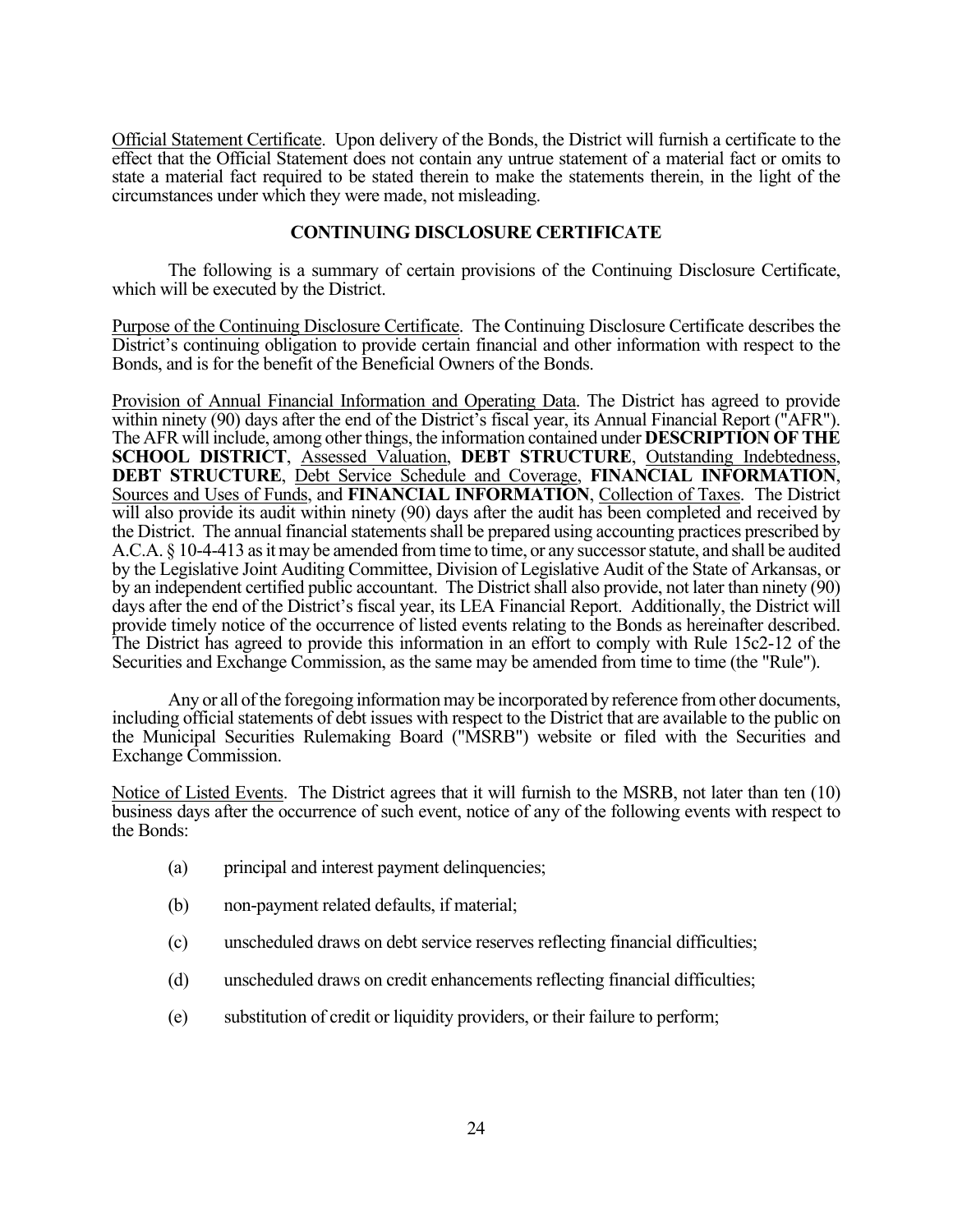(f) adverse tax opinions, the issuance by the Internal Revenue Service of proposed or final determinations of taxability, Notices of Proposed Issue (IRS Form 5701-TEB) or other material notices or determinations with respect to the tax status of the security, or other material events affecting the taxexempt status of the security;

- (g) modifications to rights of security holders, if material;
- (h) bond calls, if material;
- (i) defeasances and tender offers;
- (j) release, substitution, or sale of property securing repayment of the securities, if material;
- (k) rating changes;
- (l) bankruptcy, insolvency, receivership or similar event of the obligated person;

(m) the consummation of a merger, consolidation or acquisition involving an obligated person or the sale of all or substantially all of the assets of the obligated person, other than in the ordinary course of business, the entry into a definitive agreement to undertake such action or the termination of a definitive agreement relating to any such actions, other than pursuant to its terms, if material;

(n) appointment of a successor or additional trustee or the change of name of a trustee, if material;

(o) incurrence of a Financial Obligation (as defined below) of the obligated person, if material, or agreement to covenants, events of default, remedies, priority rights, or other similar terms of a Financial Obligation of the obligated person, any of which affect security holders, if material; and

(p) default, event of acceleration, termination event, modification of terms, or other similar events under the terms of a Financial Obligation of the obligated person, any of which reflect financial difficulties.

"Financial Obligation" is defined as a (i) debt obligation; (ii) derivative instrument entered into connection with, or pledged as security or a source of payment for, an existing or planned debt obligation; or (iii) guarantee of (i) or (ii). The term Financial Obligation does not include municipal securities as to which a final official statement has been filed with the MSRB pursuant to the Rule.

The District further agrees that it will furnish to the MSRB notice of any failure of the District to provide the annual financial information or operating data required hereunder on or before the date specified.

District to Disseminate Information and Notices. The District agrees to disseminate the AFR to the MSRB, and to disseminate any notice of a listed event specified above to the MSRB.

Amendment; Waiver. Notwithstanding any other provision of the Continuing Disclosure Certificate, the District may amend the Continuing Disclosure Certificate, and any provision of the Continuing Disclosure Certificate may be waived, provided that the following conditions are satisfied:

(a) If the amendment or waiver relates to the provisions of Sections 3(A), 4, or 5(A) of the Continuing Disclosure Certificate, it may only be made in connection with a change in circumstances that arises from a change in the identity, nature or status of an obligated person with respect to the Bonds, or the type of business conducted;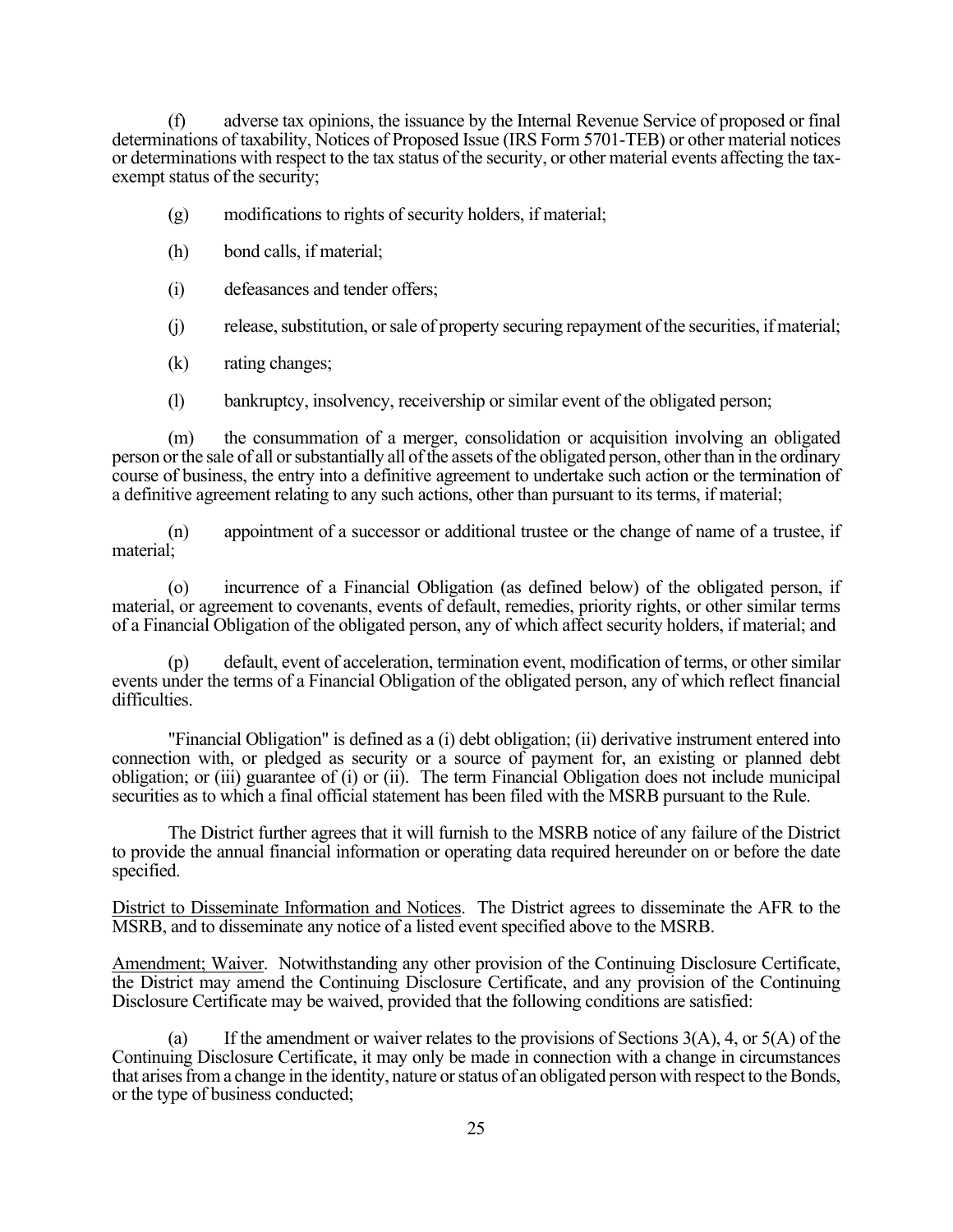(b) The undertaking, as amended or taking into account such waiver, would, in the opinion of nationally recognized bond counsel, have complied with the requirements of the Rule at the time of the original issuance of the Bonds, after taking into account any amendments or interpretations of the Rule, as well as any change in circumstances; and

(c) The amendment or waiver either (i) is approved by the owners of the Bonds in the same manner as provided in the Resolution for amendments to the Resolution with the consent of owners, or (ii) does not, in the opinion of nationally recognized bond counsel, materially impair the interests of the owners or Beneficial Owners of the Bonds.

In the event of any amendment or waiver of a provision of the Continuing Disclosure Certificate, the District shall describe such amendment in the next AFR, and shall include, as applicable, a narrative explanation of the reason for the amendment or waiver and its impact on the type (or in the case of a change of accounting principles, on the presentation) of financial information or operating data being presented by the District. In addition, if the amendment relates to the accounting principles to be followed in preparing financial statements, (i) notice of such change shall be given in the same manner as for a Listed Event under the Continuing Disclosure Certificate, and (ii) the AFR for the year in which the change is made should present a comparison (in narrative form and also, if feasible, in quantitative form) between the financial statements as prepared on the basis of the new accounting principles and those prepared on the basis of the former accounting principles.

Additional Information. Nothing in the Continuing Disclosure Certificate shall be deemed to prevent the District from disseminating any other information, using the means of dissemination set forth in the Continuing Disclosure Certificate or any other means of communication, or including any other information in any report or notice made hereunder, in addition to that which is required by the Continuing Disclosure Certificate. If the District chooses to include any information in any report or notice made hereunder in addition to that which is specifically required by the Continuing Disclosure Certificate, the District shall have no obligation under the Continuing Disclosure Certificate to update such information or include it in any future report or notice.

Noncompliance. In the event of a failure of the District to comply with any provision of the Continuing Disclosure Certificate, any beneficial owner may take such actions as may be necessary and appropriate, including seeking mandamus or specific performance by court order, to cause the District to comply with its obligations under the Continuing Disclosure Certificate. Noncompliance with the Continuing Disclosure Certificate shall not be deemed an Event of Default under the Resolution, and the sole remedy under the Disclosure Agreement in the event of any failure of the District to comply with the Continuing Disclosure Certificate shall be an action to compel performance.

## **CONTINUING DISCLOSURE PAST COMPLIANCE**

 While the District has not made any determination as to materiality, the following charts reflect the District's compliance and non-compliance with previous undertakings under the Rule for the past five (5) years.

## Annual Financial Information and Operating Data ("Annual Report")

Pursuant to previous Continuing Disclosure undertakings by the District, the District has agreed to provide to the MSRB its Annual Report within ninety (90) days after the end of each fiscal year (the "Submittal Deadline").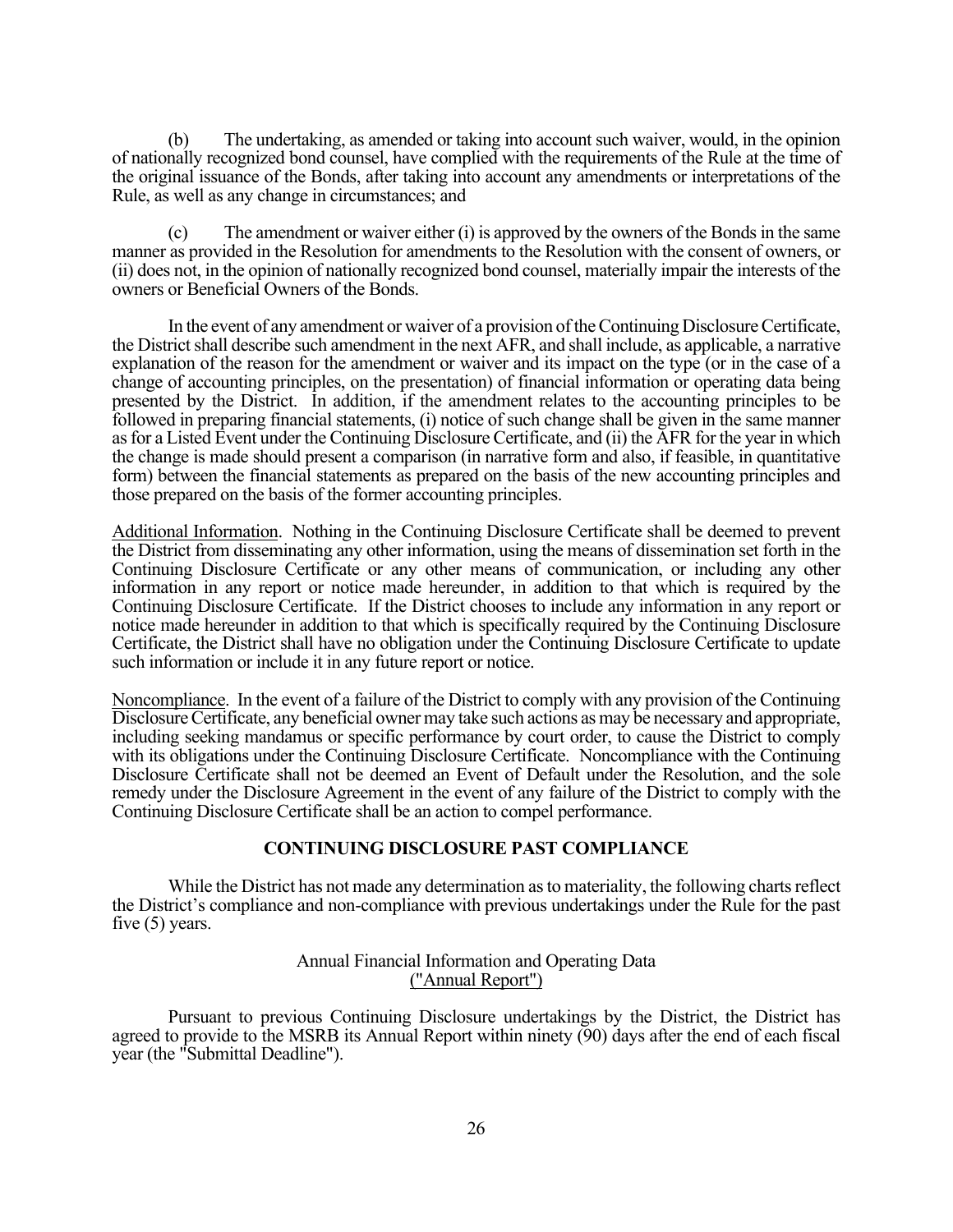| Fiscal Year    |                           |                  | Status of  |
|----------------|---------------------------|------------------|------------|
| Ending June 30 | <b>Submittal Deadline</b> | Date Filed $(1)$ | Compliance |
| 2017           | 09/28/17                  | 09/13/17         | Compliant  |
| 2018           | 09/28/18                  | 09/21/18         | Compliant  |
| 2019           | 09/28/19                  | 09/09/19         | Compliant  |
| 2020           | 09/28/20                  | 09/02/20         | Compliant  |
| 2021           | 09/28/21                  | 09/02/21         | Compliant  |

(1)Actual date Annual Report was filed on MSRB's EMMA portal.

## Audited Financial Statements ("AFS")

Pursuant to previous Continuing Disclosure undertakings by the District, the District has agreed to provide to the MSRB its AFS within ninety (90) days after the audit has been completed and received by the District. The 2021 audit is not yet available.

| Audit for<br>Fiscal Year |                   |                  | Status of  |
|--------------------------|-------------------|------------------|------------|
| Ending June 30           | <b>Audit Date</b> | Date Filed $(1)$ | Compliance |
| 2016                     | 02/27/17          | 03/01/17         | Compliant  |
| 2017                     | 12/21/17          | 02/02/18         | Compliant  |
| 2018                     | 02/04/19          | 02/26/19         | Compliant  |
| 2019                     | 01/14/20          | 02/27/20         | Compliant  |
| 2020                     | 01/20/21          | 02/25/21         | Compliant  |
|                          |                   |                  |            |

(1)Actual date AFS was filed on MSRB's EMMA portal.

# Listed Events

 Within ten (10) business days after the occurrence of a Listed Event set forth in previous Continuing Disclosure undertakings (the "Listed Event"), the District has agreed to provide a notice of such Listed Event to the MSRB.

| The Listed                                                 | Date of    |                           | Status of  |
|------------------------------------------------------------|------------|---------------------------|------------|
| Event                                                      | Occurrence | Date Filed <sup>(1)</sup> | Compliance |
| Call Notice for Redemption in Full (06/01/11 issue)        | 08/08/16   | 06/24/16                  | Compliant  |
| Notice of Partial Sinking Fund Redemption (05/01/07 issue) | 02/01/17   | 01/03/17                  | Compliant  |
| Notice of Partial Sinking Fund Redemption (05/01/07 issue) | 02/01/18   | 12/29/17                  | Compliant  |
| Trustee name change $(10/01/10$ issue)                     | 07/16/18   | 07/17/18                  | Compliant  |
| Bond Call in Full $(10/01/10$ issue)                       | 10/04/18   | 08/31/18                  | Compliant  |
| Bond Call in Full (09/01/11 issue)                         | 10/04/18   | 08/28/18                  | Compliant  |
| Notice of Full Redemption $(05/01/07)$ issue)              | 10/04/18   | 09/04/18                  | Compliant  |
| Notice of Defeasance (05/01/07 issue)                      | 10/04/18   | 09/04/18                  | Compliant  |
| Notice for Redemption in Full $(07/01/12$ issue)           | 10/04/18   | 09/04/18                  | Compliant  |
| Notice of Defeasance (07/01/12 issue)                      | 10/04/18   | 09/04/18                  | Compliant  |
| Notice of Defeasance (12/01/13 issue)                      | 12/01/18   | 09/12/18                  | Compliant  |
| Notice for Redemption in Full $(12/01/13$ issue)           | 12/01/18   | 10/01/18                  | Compliant  |
| Call Notice for Redemption in Full (10/01/15 issue)        | 06/04/21   | 05/04/21                  | Compliant  |
| Call Notice for Redemption in Full (06/06/16 issue)        | 08/01/21   | 07/02/21                  | Compliant  |
|                                                            |            |                           |            |

 $(1)$  Actual date Listed Event was filed on MSRB's EMMA portal.